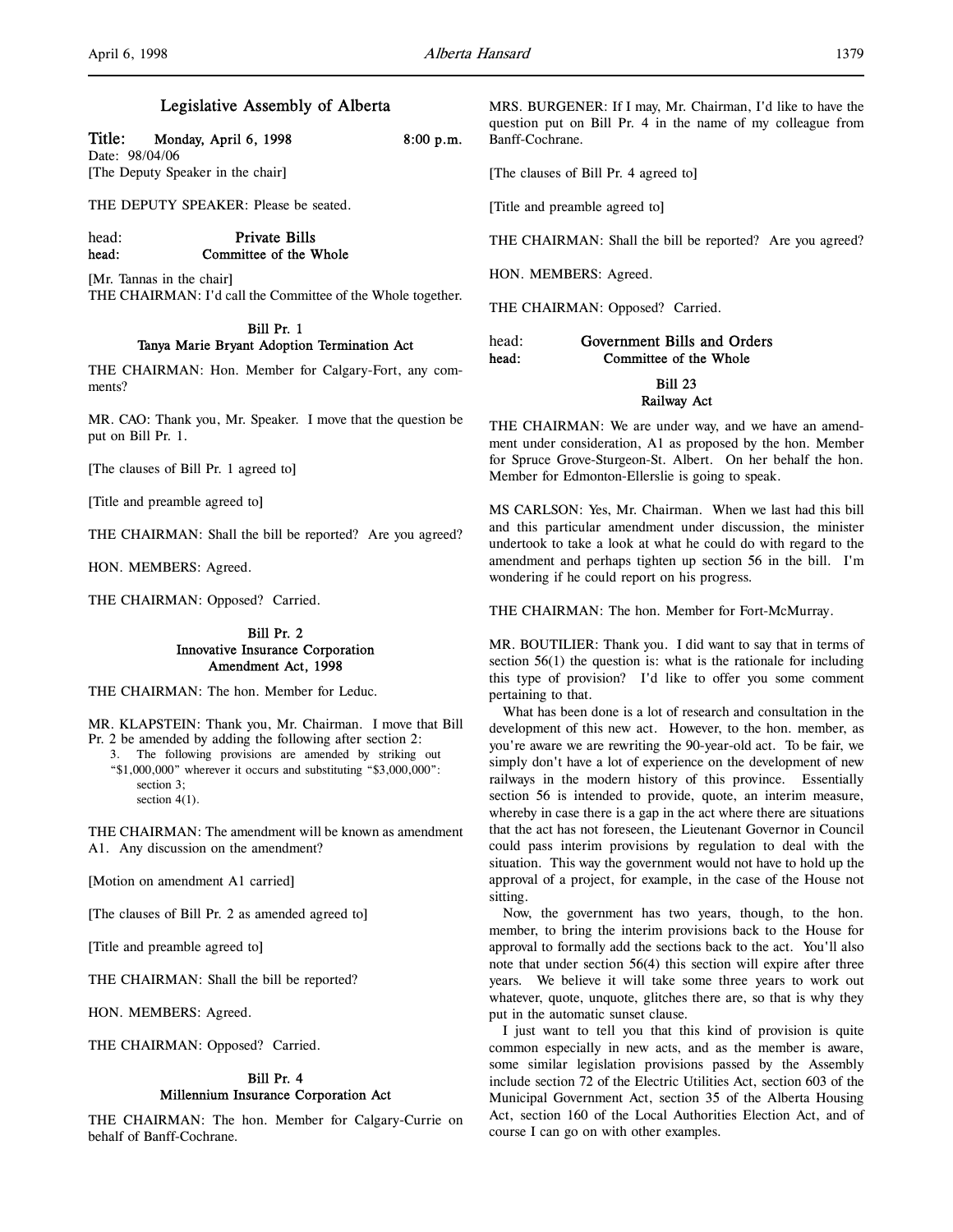So essentially, to the hon. member, section 56 in Bill 23 really isn't anything new or extraordinary, keeping in mind the sunset clause of three years to be able to deal with something that is being revamped after 90 years.

Thank you to the committee chair.

MS CARLSON: Well, Mr. Chairman, we understand the value of having a sunset clause in this kind of a bill. The problem is that when you say that you need this kind of a broad provision because you don't really know what may come up with railways that are occurring in the province – you don't have any experience in running them, and for that reason just in case you need to make a new regulation or new provision in case the House isn't sitting at that particular point in time seems to be too broad of a brush for us, and we have a problem with that section.

It was my understanding that the minister of transportation was going to take a look at that in terms of tightening up, of being a little more specific. I think that it doesn't satisfy our needs as it stands, and while the explanation that you've given is interesting to hear, it in fact raises more concerns for me because there are too many what ifs in that particular provision. I don't think it's too much to ask for. If you have to come back into the House for some sort of a provision to let one of these short lines operate, you could do that.

## 8:10

I understand the nature of getting these things up and running, and it isn't like they've got a one-month completion date from the start to the finish. These are longer term projects. We have every expectation of being in the Legislature two times every year for two sessions, and that should give ample opportunity to bring any information back into the Legislature for debate, thereby passing whatever regulations are required under a miscellaneous amendment act or whatever is necessary. We clearly do not see the need for that particular section in this bill, so I'm wondering if you could respond to that.

#### THE CHAIRMAN: The hon. Member for Fort McMurray.

MR. BOUTILIER: Thank you, Mr. Chairman. From the discussions that I understand were held with the minister pertaining to consideration and the attention given to 56(1), I also wanted to point out and failed to that as indicated previously by the hon. minister of transportation in his comments last week, we are rewriting the act, but it's important to note that these interim regulations will only be effective for the two-year period at the most. Within the two years the government would have to bring back the interim provisions to the House for debate to formally add sections back to the act. Otherwise the provisions would die.

So I would like to reiterate that we have identified other various provincial statutes that contain similar provisions. We have, however, provided in this act for, as I mentioned earlier, the sunset clause for section 56 after three years. This restriction is not provided in some of the other acts that I have mentioned. I do believe and we believe that this is a fair and appropriate approach. Section 56 does provide flexibility to ensure that we are able to address any unexpected issues that do come up in the act.

### [Mr. Herard in the chair]

Again, I think it's important to note that these are interim regulations and will only be effective for two years at the most.

Within the two years the government would have to bring the interim provisions back to the House for debate to formally add the sections back to the act. Otherwise the provisions would die.

I might add that we appreciate the consultation that has taken place in terms of some of the flexibility we're providing to accommodate the concerns that have been raised.

Thank you, Mr. Chairman.

THE ACTING CHAIRMAN: The hon. Member for Highwood.

MR. TANNAS: Thank you, Mr. Chairman. This amendment draws attention to a section that I had some concern about. Hon. Member for Fort McMurray, I'm not sure whether you or other members are aware that there is a railway in my constituency that begins on one end of a private person's property and goes midway through his property. It's perhaps at best a kilometre, and I think perhaps a little less than that. It's a private museum.

I've got some concerns here about regulations "for any matter that the Minister considers is not provided for." I'm not sure that a private railway museum with track would be caught up by either this section or any other section and, if it wasn't caught up in any other section, whether this may be in some way construed to have an effect on this individual and his operation. It's not open to the public except by invitation to the person. Maybe some of you have been driving down highway 2 about five kilometres from the Okotoks overpass. There's a railway, and when you think of it, it's way up on a hill. It's a full-sized railway with all kinds of signals and a big railway station.

I just wondered whether or not this would have any effect on that. If the hon. member could answer that I would be ever so grateful.

THE ACTING CHAIRMAN: The hon. Member for Calgary-Buffalo.

MR. DICKSON: Thanks, Mr. Chairman. I appreciate the comments from the sponsor from Fort McMurray and just say that it was of interest when he pointed out that there were some other statutes that had a similar provision. If we look at other examples of that and we look carefully, if we look for example at the Alberta Housing Act, they use this kind of wording: "providing for any matter that is not provided for or is insufficiently provided for in this Act."

What they do there in the Alberta Housing Act in section 35(2) is they say: "A regulation made under subsection  $(1)(j)$ ," which would be somewhat comparable to the one in this act, "expires on the last day of the first session of the Legislature that commences after the regulation is made." So what's significant about that is there's an acknowledgment that if something really untoward surfaces, there's an opportunity to address it and remedy it by statutory change, legislation change, during the next legislative session.

#### [Mr. Tannas in the chair]

We find a similar example in the Local Authorities Election Act, where they have a regulation provision section, 160(1), which provides that

the Lieutenant Government in Council may make regulations providing for any matter not provided for or insufficiently provided for in this Act but any regulation so made ceases to have any effect after the last day of the next ensuing session of the Legislature.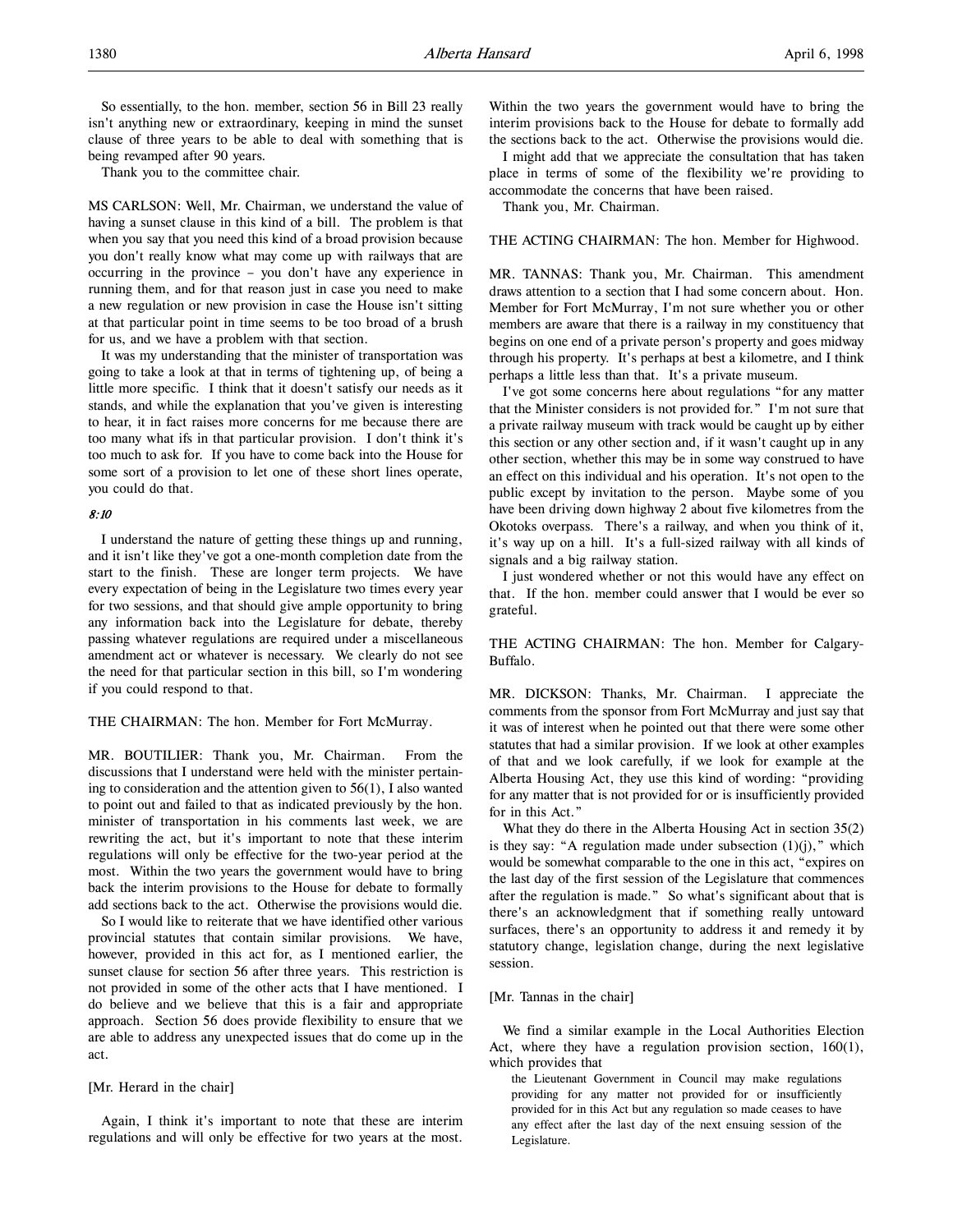So the proposition, Mr. Speaker, and the reason I support this amendment is that we've attempted to draw the attention of the Member for Fort McMurray and the transportation minister to what we thought was an excessively broad exception. In fact, I'd proposed to the minister two alternate wordings, either of which I think would have been broad enough to accommodate the kind of unforeseen situation that the Member for Fort McMurray mentioned. The first one would be that the Lieutenant Government in Council may make regulations to implement this act provided it shall not expand the scope of the act, or alternatively, that the Lieutenant Government may make such other regulation that may be necessarily incidental to the within act, either of which I think would have been able, whatever reasonable, unforeseen contingency arises, to address it in a more specific and more focused manner.

The amendment that we have in front of us speaks to sort of an all-or-nothing proposition, which is never ideal and never the most satisfactory arrangement. But I just have to say that if this is going to become a standard in terms of regulation, it's fraught with difficulty and just further undermines the supremacy of the Legislature.

I'd encourage members to send a message back to Legislative Counsel and the Department of Justice and indicate that this is too broad an exception and that when it's used, it has to be narrowed and, at minimum, narrowed as I suggested in the Local Authorities Election Act or the Alberta Housing Act, which have a more modest and yet I think a more reasonable means of dealing with regulation.

So those are the points I wanted to make, Mr. Chairman. Thank you very much.

#### [Motion on amendment A1 lost]

MR. GIBBONS: I'm pleased to rise tonight to speak to the principles of Bill 23, the Railway Act. As I read through this act and try to study some of the items in it, there are three main purposes. The main items in this are, one, to give the minister of transportation the ability to create safety regulations; number two, to cover under provincial jurisdiction industrial and amusement railroads; number three, to relax the rules for the development of short-rail operations. For example, under the old act it was required that each new operator be approved by the Legislative Assembly through a special act. This requirement is now removed.

Mr. Chairman, from what I read throughout it, I've got some major concerns. I understand from this that the power that once belonged to the Legislature is being given to a top government bureaucrat, with no formal reporting process back to the Legislative Assembly. This is one way I thought we were trying to get away from and trying to get more back out to the province and so on. Much is left to the regulations, which the government has failed to introduce in conjunction with the legislation. Once again, they're doing items that should not be actually looked at. And I know we just talked about this, but I think section 56 was one item that we should have been really emphasizing more.

#### 8:20

There are 29 separate subclauses under section 30 of the act, which allows the minister to create regulations on a wide variety of subjects. Each of the subclauses in section 30 of the act already gives the minister a fair amount of leeway on what is included in the regulations. The introduction of this section seems to indicate that the minister did not do his homework. If he had,

why would we need to worry about adding a section that would allow him to write regulations for anything that may or may not be provided in the act? The government already has an antidemocratic tendency, which is seen when it constantly leaves important parts of legislation to regulations without having an open, all-party review of those regulations prior to them being passed. We all know that between June 16 and January 27 of this year there were close to 300 regulations put through, so we have to be careful as a government. Hopefully, the government will be open to this and watch what they're doing.

I thank you, and I'll take my leave, Mr. Chairman.

## THE CHAIRMAN: The hon. Member for Calgary-Buffalo.

MR. DICKSON: Thanks, Mr. Chairman. There's been an amendment to Bill 23, but this is a new amendment. [interjections] Through the chair I'd like to thank the members opposite for their consideration and their concern, but I want to assure them that I'm enthusiastic and I'm excited about putting forward this amendment.

I'd like to be able to say that this is a novel amendment. I think we must be up to over 72 times that this amendment has been introduced in the Legislature, but for those who may not have seen one of the earlier iterations . . . [interjection] Mr. Chairman, sometimes good ideas aren't apparent to everybody at the same time.

In any event, Mr. Chairman, seriously, speaking to the amendment, I want to move the amendment which has been distributed to all members. I'm going to forgo the reading. I'll just highlight that this is the Standing Committee on Law and Regulations amendment.

### Chairman's Ruling Decorum

THE CHAIRMAN: Just to interrupt the hon. member for a moment only to remind those that are in the chorus group that we would appreciate that they take the opportunity to speak to this amendment, which will be called A2, in their turn. But in the meantime, we'll hear from the mover of the amendment, who is moving it on behalf of his colleague the hon. Member for Spruce Grove-Sturgeon-St. Albert.

## Debate Continued

MR. DICKSON: Thanks, Mr. Chairman. I neglected to mention that.

You know, it's a tremendous challenge speaking to this amendment and trying to find a new way of casting it, a new argument that would be more persuasive than the other 71 times this amendment has been put forward. Let's just summarize that what this amendment would do would be to ensure that in Bill 23 when regulations are passed by the Lieutenant Governor in Council, there would be provision for those regulations to be reviewed by an all-party committee, that same committee which has MLAs tasked to it.

I think the Member for Calgary-Glenmore may be on that committee, the Standing Committee on Law and Regulations. You know, when that member was appointed to that committee, he probably was quite excited. He thought this was going a responsibility almost as exciting as being on the health information task force or on the freedom of information review panel – and the Member for Bonnyville-Cold Lake also. Mr. Chairman, we call them the information duo in the corner there. They're on the health information task force. I'm proud to be able to sit at a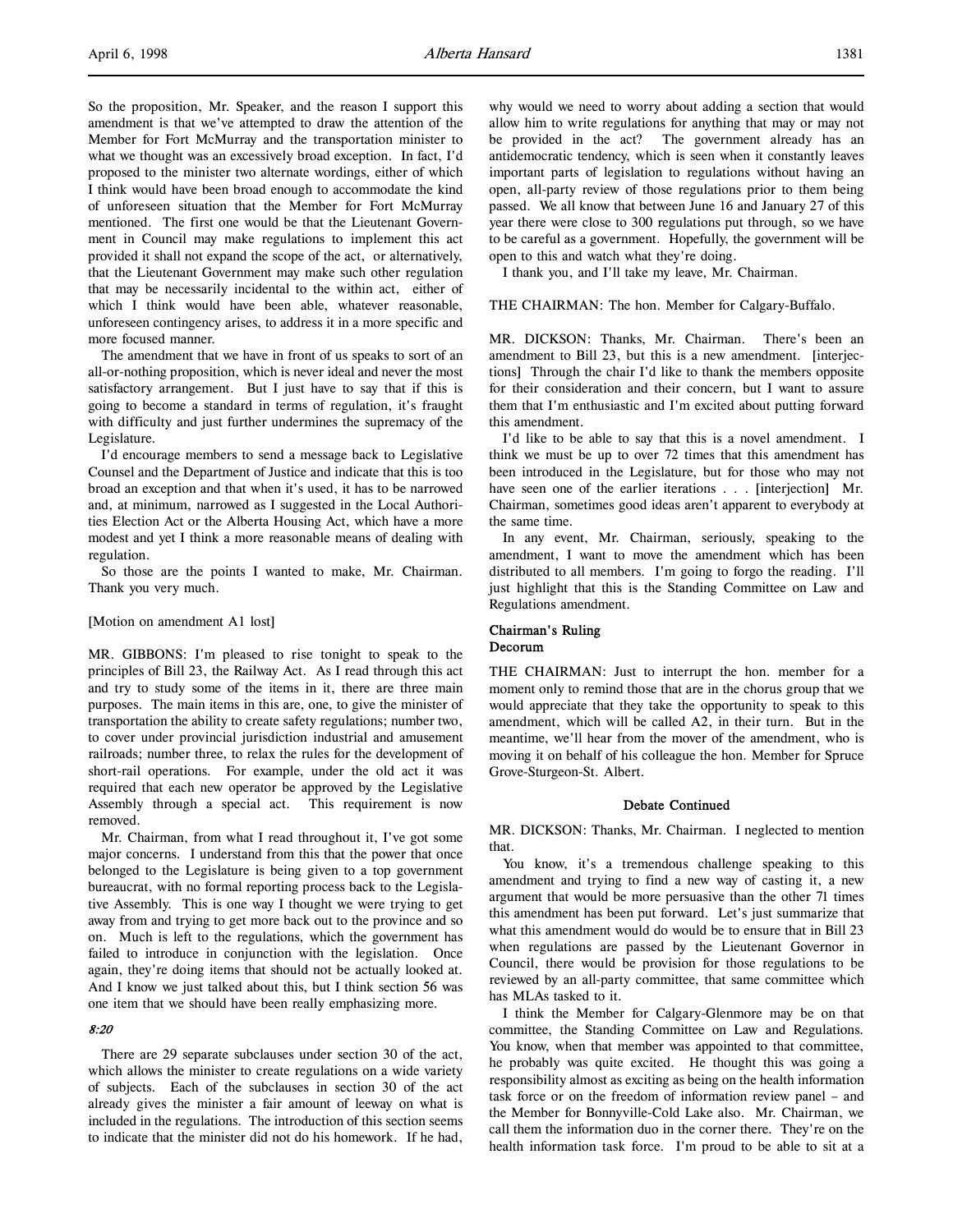What it does is it implements the recommendations of the Zander committee. You know, on that Zander committee we had Chief Justice M1lvain as part of that committee. Mr. Justice Jean Coté I think was counsel to that committee. We had some of the finest legal minds in the province involved in drafting that. We consulted with provinces outside Alberta. We went to Ontario. We went to Manitoba. We went to British Columbia. We looked at the way they passed regulations in the United Kingdom. We looked at the way regulations were passed in a host of other jurisdictions. These men and women came up with the strongest, most effective model they could find that respects the role of parliamentary supremacy, that respects a high degree of accountability. Their report included a number of recommendations. The then Legislative Assembly adopted virtually every one of the Zander committee recommendations but one. The one they didn't move on was actually tasking the Standing Committee on Law and Regulations with things to do, with regulations to review.

I want to make the Member for Fort McMurray an offer and a proposal. My suggestion is this. If that member would be prepared to accept this amendment, simply to try it on a trial basis, my challenge is that in a way that will I'm sure please him and please the minister of transportation, we'll be able to be aggressive in terms of ensuring that new regulations are focused, are appropriate, are necessary, that they don't amount to empire building by people in the bureaucracy, that they are consistent with the delegated authority provided for in the act, Bill 23, that they are necessarily incidental to the purpose of the act, and thirdly, that they're reasonable – and this is important – in terms of efficiently achieving the objective of this act.

Some members may be asking: what happens if this amendment were to be defeated? With that prospect – and hope springs eternal, Mr. Chairman; we never give up hope – and with evangelical fervour, we're prepared once more to say: if we were to try this amendment, what would be lost? How would Albertans lose? Well, we might find that for a change there might be a bit of tension between a minister and people in his department who wanted a bunch of regulations passed. Legislators might challenge that minister or deputy minister in terms of the appropriateness of regulations.

What else would happen is that Albertans would be able to sleep better at night. This may be the most powerful hypnotic we could offer to Alberta citizens. They'd be able to go to sleep at night knowing that the regulations that affect them – now, a lot of people may not be affected by the Railway Act. Nonetheless, the principle is that those people who are hugely affected by something in the order – I think we pass, on average, about 730, 750 regulations a year. I don't know how many regulations there are going to be under Bill 23, but I'll bet you, Mr. Chairman, there are going to be another 700 regulations passed in 1998. I just think it's so important that we try to get a handle on those and ensure that there's some all-party oversight. I think it makes for better lawmaking. It certainly makes for better accountability.

I'm hopeful that when the government is ready to accept this amendment, they signal in some fashion so I can make this speech shorter and shorter. I'm hoping to be able to eliminate the Standing Committee on Law and Regulations speech altogether. We could probably save a quarter of the time of a spring session of the Legislative Assembly. So I'll just wait for that signal, Mr. Chairman.

Thank you very much.

[Motion on amendment A2 lost]

## 8:30

[The clauses of Bill 23 agreed to]

[Title and preamble agreed to]

THE CHAIRMAN: Shall the bill be reported? Are you agreed?

HON. MEMBERS: Agreed.

THE CHAIRMAN: Opposed? Carried.

## Bill 28 Drainage Districts Act

THE CHAIRMAN: Are there any comments, questions, or amendments to be offered with regard to this bill? The hon. Member for Little Bow.

MR. McFARLAND: Mr. Chairman, earlier today I tabled responses that members opposite had brought forward under second reading of Bill 28. In reviewing them in their typewritten form, I hope they responded adequately to the members' questions that quite properly had been brought up.

With that, I'd like to have the question put on Bill 28 in Committee of the Whole.

MS CARLSON: Mr. Chairman, I didn't get the responses, so I'm wondering if the member could send them over to me so we could take a look at them.

THE CHAIRMAN: Are you making a request, hon. member?

MS CARLSON: I'm making a request, if I could see them at this time.

THE CHAIRMAN: Okay. If you have something to say in the meantime, hon. member, the hon. Member for Little Bow has undertaken to have them copied for you.

MR. McFARLAND: I could read the questions and answers to them right now, or I can get copies for her.

THE CHAIRMAN: Okay. Hon. Member for Little Bow, do you want to stand and explain what you're talking about?

MR. McFARLAND: Yes, I'll be happy to do that, and I'll get a copy made right away and send it over.

The questions that had come up, Mr. Chairman. Number 1: do drainage districts require approvals under the water act or other acts to carry out work within their boundaries? Do they consider impact on neighbouring communities? The response was that drainage districts do require approvals under the Water Resources Act for work carried out both within and outside their district. In addition, each of the drainage districts must have the minister's consent and consult with municipalities before conducting work outside their boundaries. The Water Resources Act ensures impacts on neighbouring communities are taken into consideration.

The second question. What is the rationale for not having drainage districts conduct automatic annual audits of their financial statements? Why would boards not want audited statements? The response for the members is: audited statements were not made

that.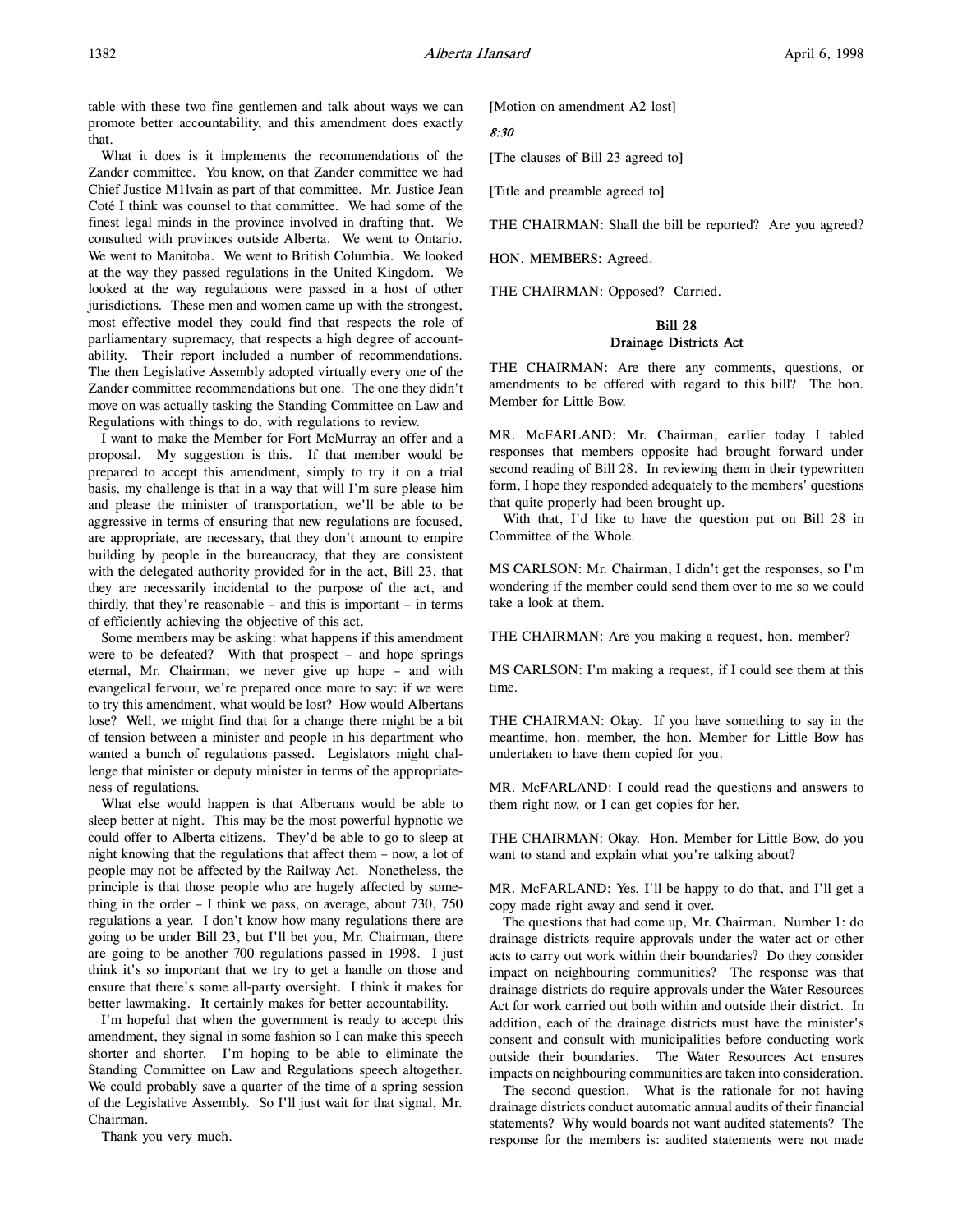mandatory because of the high cost relative to the annual operating budget of each of the districts. Unaudited statements can average \$400, whereas audited statements are \$1,000 to \$1,200 on average. Many districts take in less than \$10,000 annually in assessments. Drainage districts must supply – I'll repeat "must supply" – a financial statement to council and to their ratepayers at their annual meeting under section 70(2) of the act, which provides the drainage council the power to request audited statements.

The third question. Although meetings of the board are to be held in public, why do they have a provision for all or part of the meeting to be held in camera at the discretion of the board? Discussion about an employee should be behind closed doors, but the rest of the discussions should be open. The response is: meetings are open to the public unless the board, on reasonable grounds, decides that any part of the meeting should be behind closed doors. This provision is consistent with other legislation and municipal government operations. Any decisions are made public and are subject to scrutiny.

The fourth question. The old act required that all records and documents be open to the public during normal office hours. Why are you now limiting it to the assessment roll? The remainder of the books and records are only available for inspection by the minister or a person they designate. Will the public have to request this information under the freedom of information act? This is information they could previously view by stepping into the drainage district office. The response to that question. The act is being updated to be consistent with all new legislation and government operations being put forward. Drainage boards now have discretion on whether certain private or sensitive information should be released, even though such release was mandatory previously. Controversial information will be handled under the Freedom of Information and Protection of Privacy Act.

The next question. Is there any limit on remuneration paid to the board members? Why doesn't the act require members to be remunerated in accordance with the committee remuneration order? The response. Drainage board remuneration is not derived from provincial government funding. I think that was one that I had pointed out that day before. Ratepayers control the amount that the board is paid through their annual meetings and elections. Much of the work that board members perform is done on a voluntary basis or at a minimal allowance.

The second last one. What piece of legislation looks after drainage in the Peace River area? Could that area fall under the Drainage Districts Act? I believe that came from Spruce Grove-Sturgeon-St. Albert. The answer. The Drainage Districts Act could apply to the Peace River area as well as any other area of the province, providing that landowners petition the minister to form a drainage district. In Peace River the municipality normally handles drainage issues with assistance from Alberta Environmental Protection under the Alberta water management and erosion control program or under the surface water development and control program.

The last question. Were there any objections to the act that were voiced at the public meetings? The response to the act was very supportive. Concerns or comments raised during the public involvement process were addressed or incorporated into the act.

Mr. Chairman, I'll have a couple of copies made up, the same ones that I had tabled previously this afternoon prior to question period.

THE CHAIRMAN: Thank you, hon. member. The hon. Member for Edmonton-Ellerslie.

MS CARLSON: Thank you, Mr. Chairman. Thank you very much for the answers. I think all, with the exception of one, are quite satisfactory to us. I still have a problem with the part about all records and documents not now being open to the public, section 29(6). You stated that what constitutes controversial information will now only be available under FOIP, and I think that constitutes a problem for some of the people in a drainage area. For one thing, there's a fee to access that information. For another thing, sometimes when you get the information, parts of it are whited out. If this is supposed to be an open committee, I think it's very important that the information that is there and is shared there be open and available to the people who come to the public meetings and who come to the meetings anytime and that they should be able to also access that information to take a look at it. No one is saying to take it off site but just to go into the offices and take a look at what's there. I think this is a tightening up of the regulations that is not appropriate in this particular instance, and I'm wondering if you had any specific petitions from people who requested this bill dealing with that specific item.

THE CHAIRMAN: Are you ready for the question?

MR. McFARLAND: If I could, Mr. Chairman, the parts that the hon. member referred to. Under freedom of information you may find part of the information being whited out, but the information that would be there at an annual general meeting are the records of that board's proceedings alone. Let's face it; in the drainage districts that we do have, there's a limited number of people in the drainage district. They do have a tough time even getting people to sit on the board. Basically, the people that are there are there because they're members of the district and they're answering their own questions. So I don't really think it's going to be as onerous as you've indicated, hon. member.

As far as your last question goes, no, there weren't any petitions from any of the groups in there, because again they're members and they're people that are affected and they're actually operating their own business.

#### 8:40

MS CARLSON: Well, Mr. Chairman, we reserve judgment on that particular provision, but with that exception, we support this bill.

[The clauses of Bill 28 agreed to]

[Title and preamble agreed to]

THE CHAIRMAN: Shall the bill be reported? Are you agreed?

HON. MEMBERS: Agreed.

THE CHAIRMAN: Opposed? Carried.

## Bill 33 Environmental Protection and Enhancement Amendment Act, 1998

THE CHAIRMAN: Are there any comments, questions, or amendments to be offered with respect to this bill? The hon. Minister of Environmental Protection.

MR. LUND: Thank you, Mr. Chairman. I don't have a lot more to add than I had in second reading. We have no amendments,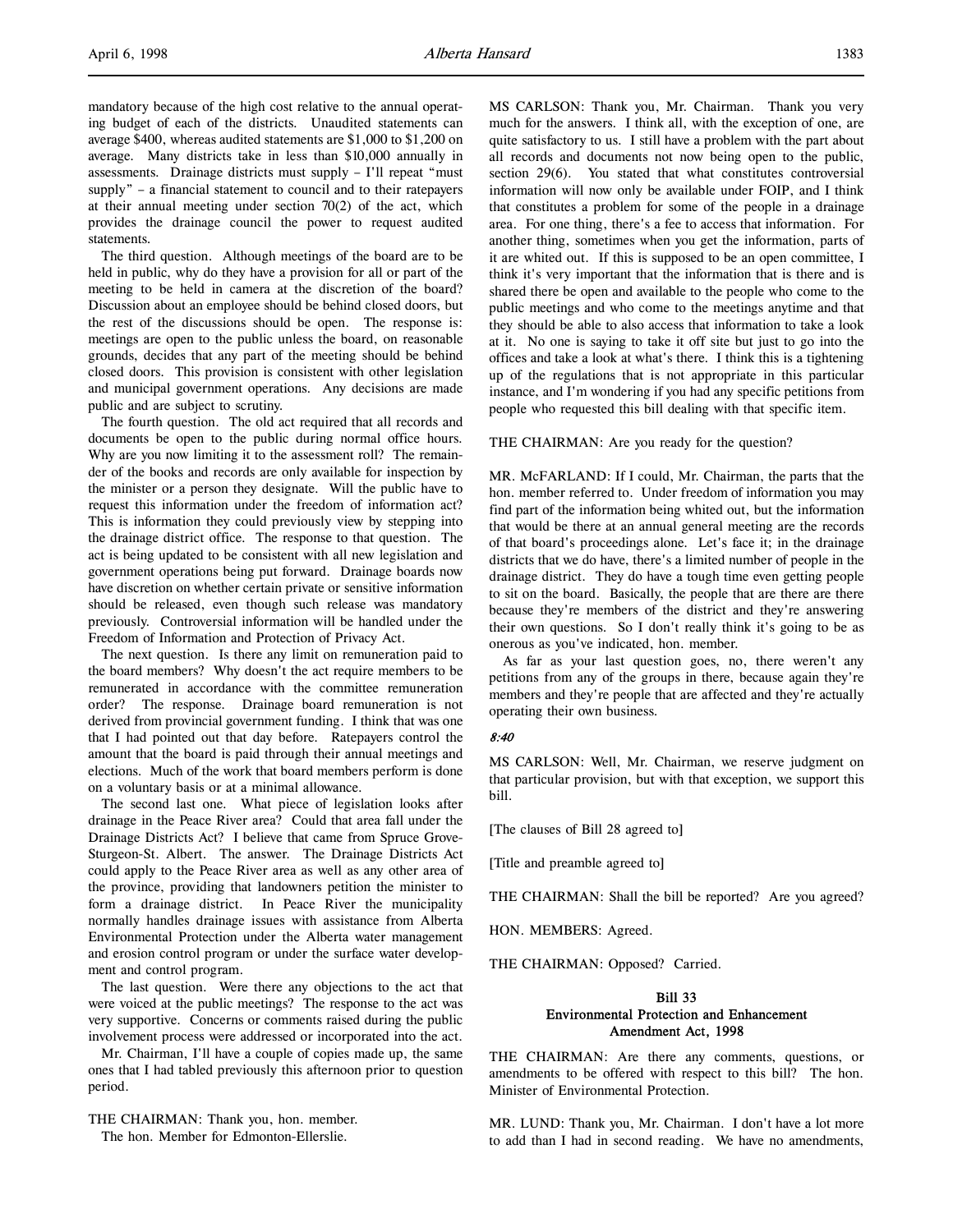and I didn't see any questions. So I would want to move this in committee.

THE CHAIRMAN: The hon. Member for Edmonton-Ellerslie.

MS CARLSON: Thank you, Mr. Chairman. As the minister indicated, we are in support of this bill. I would like to go through some of the sections in more detail just so we're on the record in terms of what we understand the interpretation of the various sections to be so that if at any point in the future we need to come back and clarify those, we would have a stated position on them.

Starting with section 2 of the act, the definition of "quarry" here, as we understand it, is amended to include the mining of ammonite shell. This is not a mineral, so it would not have been covered by current legislation. However, the mining of ammonite shell is of increasing interest to Albertans and needs to be regulated. We certainly agree with that.

In section (b) the new definition clarifies that a well refers to wells for both production and injection. The new definitions exclude reference to part 6, which deals with potable water wells, as the regulation of water well drilling is to be transferred to the Water Act. You could go to section 33 to cross-reference that if you wanted to.

Section 4 of the act: section 10 makes provisions for committees to advise the minister. Previously these were interdepartmental committees and the word "interdepartmental" will be omitted in the future so that a committee can also include members from the federal government. We think this is an excellent idea, especially with the harmonization accord under which some environmental matters that were previously federal jurisdiction will in the future be managed by the province. We did wonder in this particular regard if you had any specific committees that you were considering at this time. What specific representatives do you expect from the federal government? So if you could just tidy up that couple of questions, I would appreciate it. We see this as an opportunity for collaboration between the two levels of government, and I think that's fine.

Originally we thought we may have some concerns with section 5, but under the discussions with the minister we understood that the current legislation that we have now discourages self-reporting, as companies are currently withholding information because they figure it will be released to the public. We were told that the regulations will stipulate that anything that concerns environmental damage will still be made public. Actually, I double-checked with a couple of companies on this and got some specific examples from them in terms of where there could be problems, and we would agree with the minister that it looks like this will be an improvement in this regard. We will be monitoring it to see how things go there. We may come back at some further time to discuss that with the minister, probably by letter or perhaps in question period, if things do not go according to plan.

Under point 6 we had some concerns too. To begin with, section 35(f.3), concerning the cabinet's power to make regulations with respect to delegated authorities. Of course we've always had a problem with delegated authorities on this side of the House, and that's primarily because they remove these authorities, really, from the scrutiny of the Legislature. We think that can be a bad thing, and in most cases that's what happens, that we no longer have access to scrutiny of those authorities, whether it be through Public Accounts or through debate here in the House. So there's a number of things that go on that we think would be

better done under the public eye and the ability to observe. I'm not undertaking to agree to support delegated authorities from any perspective, but having said that with regard to this section, we see that the new regulations relate to bottle depots and provide the opportunity to appeal the decision about bottle depots and the establishment of them. It seems to be a housekeeping change, and for us this makes sense.

On to point 8 here. We see that this needs some cleaning up to avoid confusion. In the past some members of the public have lost the right to appeal because they had not submitted a letter of objection. They did not realize that their letter of objection was the start of an appeal process. Now it's clear that they are appealing a decision, clearing up any potential problems down the road, and it will probably have an effect forthwith on the amount of irate phone calls or letters the minister gets in his office. So we have no problem with that.

Point 10 here. Section 99 in the act deals with the duty to report the unauthorized release of a substance into the environment. The amendment here adds a new subsection (c) that requires the person reporting the release to tell their supervisor in their workplace. We thought that this seems to be a sensible addition for the most part as it means that the supervisor knows about the problem when the department follows up on a report. However, we had some concern that there may be instances where employees fear reprisals. If so, this requirement could limit whistle-blower activities, so we do have a little bit of a problem with that. In practice this may not make much difference because the person has already reported to the owner of the substance, who in many cases will be the company for which they are working. Potentially we see there may be some problems there in terms of having to report this to a supervisor, but we'll support it in this instance until we find an instance which would indicate that we should do otherwise.

Point 11. Section 105.4 deals with environmental protection orders with respect to odour. The amendment establishes the Lieutenant Governor to make regulations concerning remediation. We don't have any problem with that.

Point 12. Section 119 deals with the definitions in the part of the act dealing with conservation and reclamation of land; for example, after the oil and gas wells are closed down. The amendment extends the definition of operator to include a "working interest participant." Not only sensible but certainly a step in the right direction as we can see it. It would mean more people are liable in the event that there's some kind of problem, and I don't have a problem with that.

Point 13. The separation of the wording in  $122(1)(a)$  is to make this section more enforceable. It makes it clear that conserving is distinct from reclaiming. In future a person cannot claim to have conserved land and try to avoid reclaiming it as well. Absolutely no problem with that. It tightens up the regulation from our perspective, and we support it.

Point 14. It makes sense here in section 123 to require that an application for a reclamation certificate be requested within a specified time. It also seems a good idea to enable the government to refuse a reclamation certificate to someone who owes the government money. This could occur, for example, if an operator refuses to reclaim the land as required and the government carries out the work under an environmental protection order, which is something that we could see the government having to do more of in the future. So to tighten it up at this stage looks like a good idea here to me.

Point 15. Section 127(2)(a) is repealed, and it deals with environmental protection orders that are issued after a reclamation certificate has been given. The environmental protection order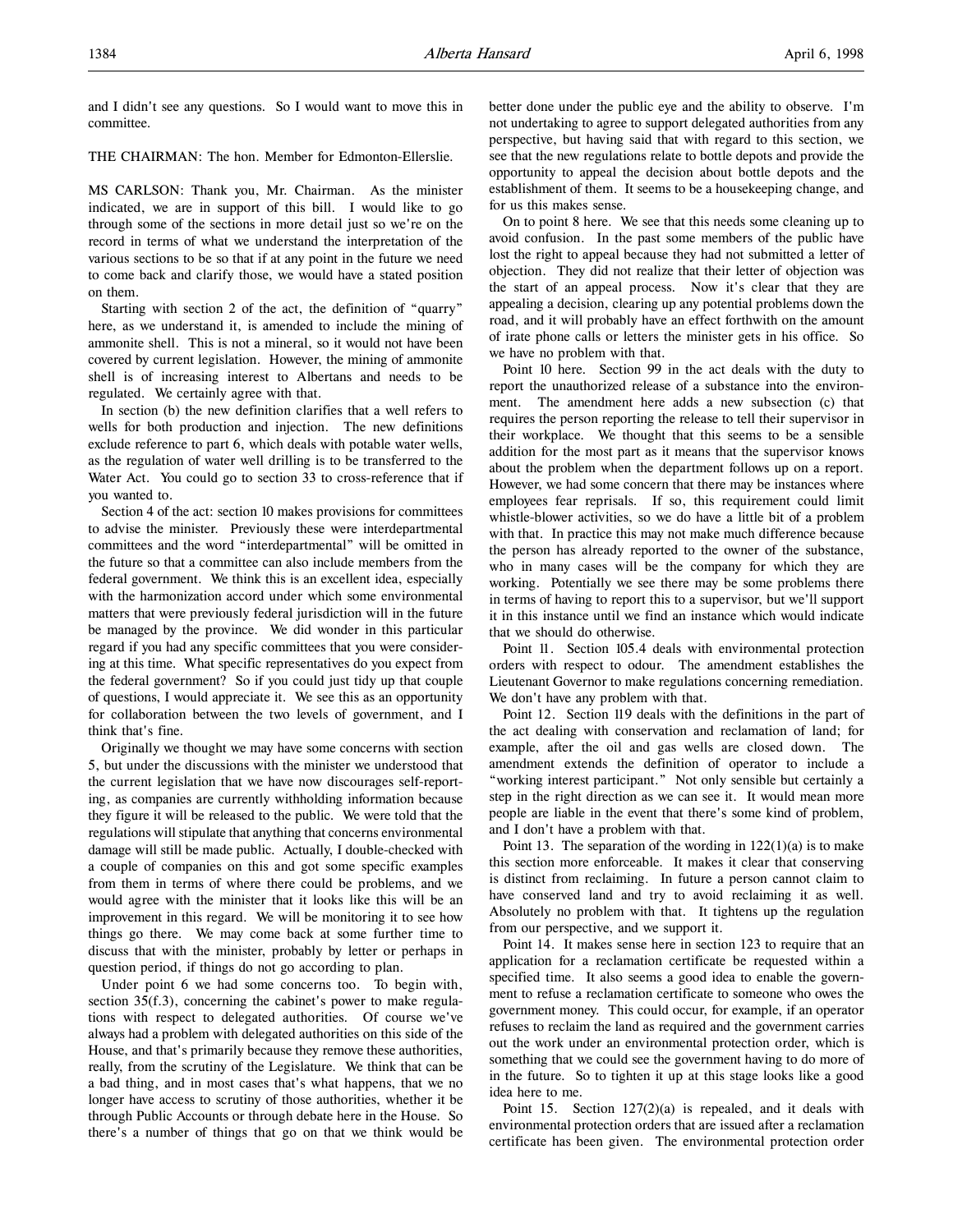may be given if the director considers that further work is needed to reclaim the land as some time may have elapsed since the certificate was given. It's good that the director can require successors to carry out the work. Once again, the strengthening up of that regulation as we see it, and that's good news. However, it means that someone taking on the land for which a reclamation certificate has been issued must be very careful. The reclamation certificate may not mean, essentially, that the land is okay, although with some of these other amendments that have been brought in, there seems to be a tightening up of being able to go back on original landowners and have them clean up the area. So, in essence, we agree with that too.

#### 8:50

Point 16. Section 161(b) is repealed. It just deals with definitions under waste management. The amendment adds the word "deposit" to the list. We support this. The minister explains this as just making it more encompassing when they encounter problems. I think that's good.

Point 17. The amendment refers to hazardous recyclables here, hazardous goods that can be recycled or reused. At present, activities concerning hazardous recyclables have to be registered or have an approval. Here the director will also be allowed to authorize certain activities with respect to these, and "authorized" replaces reference to an "approval or registration" in this section. I don't see any problem with that.

Point 18. Section 168 deals with hazardous recyclables. This type of activity that might be exempted from the requirement for registration or approval, as explained to us, are things like small deposits of paints and used oils that are transported or stored. So from that perspective, with the small deposits we don't have a problem. Of course, you could get into a discussion about what a small deposit is, but our understanding is that this was small in terms of the amount that a small business may have on-site at any given time. So as long as that's the intent of it, no problem there.

Point 19. The exemption here allows the director to make written authorization for handling waste. As explained to us, it's intended for onetime events; for example, things like the Montreal ice storm. If it's used in that respect, we don't have a problem with that. So as long as that's where we're going, I don't think we have any concerns about that. But our understanding is: onetime or unique in nature.

Point 20. Added on to section 168.1, deemed disposal seems to be a sensible addition here.

Point 21. Section 178 deals with the regulation to allow cabinet to exempt a person from the application of the waste regulations to provide greater flexibility. Someone may be caught by the broad definition of "waste" yet has a product that can be used in some way. The explanation given here is that what might be waste to me in my business could be a recyclable and usable property in somebody else's business. So the opportunity there is to have some flexibility in terms of trading, selling, or buying in that kind of instance. Once again, we think that makes good sense.

On to 22. A provision to amend an enforceable order seems sensible here. The director may discover more people who were the cause of pollution or the problems for which the order was issued, so that just allows the director to add their names on, and I think that's great.

Point 23. Section 204 deals with the recovery of costs incurred if the person to whom an enforcement order is directed fails to carry out the work themselves. The minister can then reclaim the costs incurred for carrying out an enforcement order from the

purchaser of the land, who is required to pay the minister and deduct the amount from the price paid to the vendor. This amendment adds the words "without limitation," and that's an improvement. So we certainly agree with that.

Point 24. This addition ensures that the government will have a priority over collecting money owed to it for carrying out an enforcement order or an environmental protection order. Good news again.

Point 25. This addition extends the period during which the civil proceedings can be initiated for damages to the environment. We think this is sensible for some harmful effects may not be evident for several years. We're seeing that occur on occasion. The amendment sets out the conditions that the judge must consider when deciding whether to extend the limitation period, so the system should not be open to abuse. No problem there.

Point 26. The director is given the discretion in whether an endorsement is made at the land titles registry, because not all environmental protection or enforcement orders relate to land. Some orders may relate jointly to property and land on which the property is located, but the land is a minor element and not directly affected. After that was explained, we didn't have a problem with that either.

Point 27. Section 223 is amended, and they're intended to improve methods of collecting an administrative penalty. The minister will in future be able to file a notice of an administrative penalty with the Court of Queen's Bench, and it can be enforced like a court order. This is a more direct process than undertaking an action in debt. So that's good too.

Point 28. More clarification of wording, we think, than anything else.

Point 29. This amendment refers to section 226 and puts a limit on the liability that can be incurred by an executor, receiver, or someone like that who takes over the property covered by an environmental protection order. They'll not be required to pay more than the value of the property's assets. That seems fair to us.

Point 30. It refers to enforcement orders, and again the director can amend an EPO by adding new names. That's good. These just tie into the other bill. I don't have any problem with that.

Points 31 and 33 are similar, tying into the Water Act there.

So from our perspective, Mr. Chairman, that covers the entirety of the bill. I'd like to thank the minister and his office for their prompt co-operation in reviewing this bill with us, and we have no problem supporting it.

THE CHAIRMAN: The hon. Minister of Environmental Protection.

MR. LUND: Just very briefly, Mr. Chairman. Under 10, section 99(1), the hon. member missed the real bullet in this particular one. Under the old section 99(1) it wasn't clear whether a person then having control of the substance had to report it. So we've cleaned that up so that in fact they're one of the persons that must report.

[The clauses of Bill 33 agreed to]

[Title and preamble agreed to]

THE CHAIRMAN: Shall the bill be reported? Are you agreed?

HON. MEMBERS: Agreed.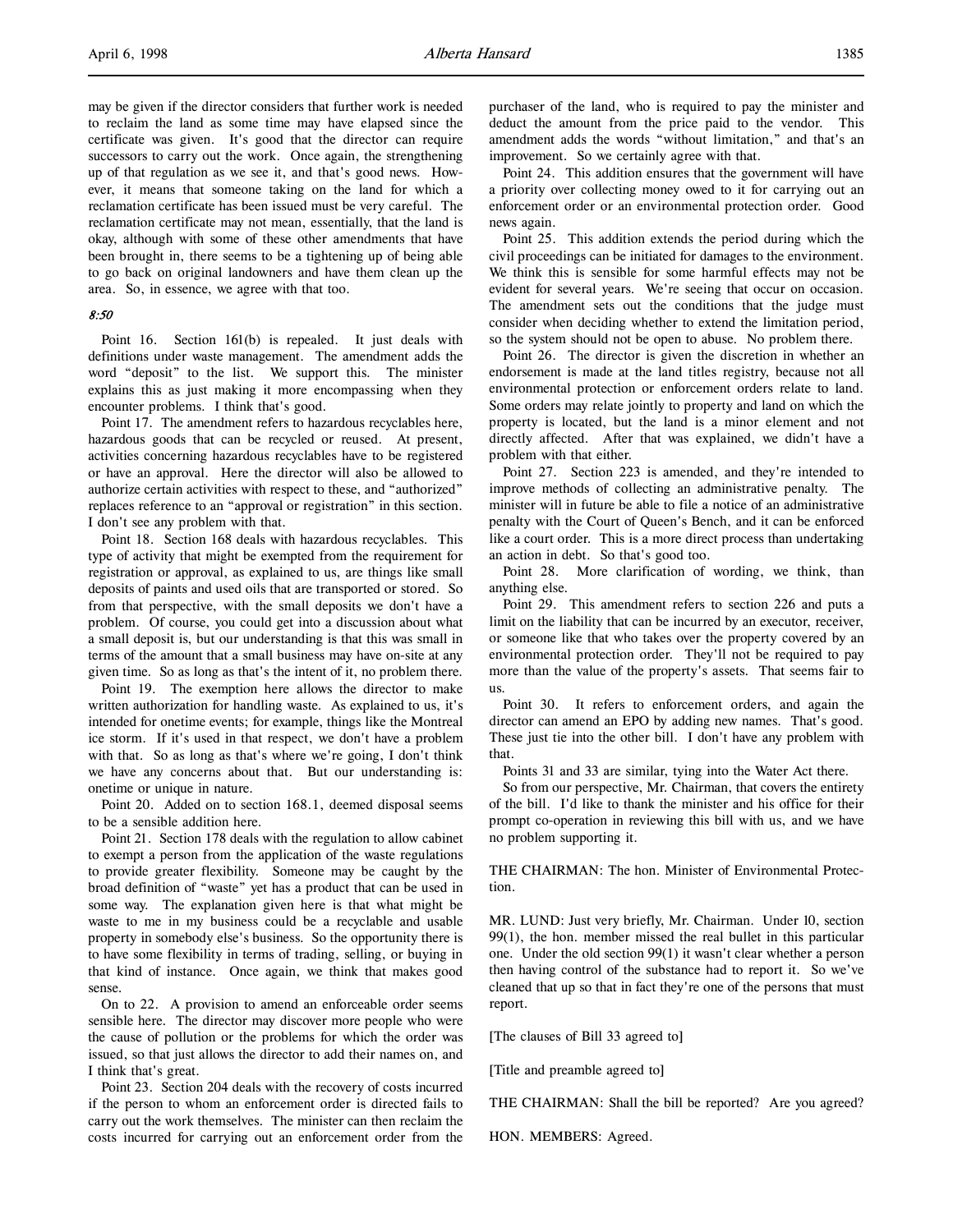## Chairman's Ruling Amendments

THE CHAIRMAN: Opposed? Carried.

The chair would now like to make a request and then make a ruling. First of all, the request. To all hon. members who are proposing amendments, particularly if they're in the plural, but if they're in the singular, to them as well. If they would keep them at their desk until the appropriate bill has been called and they're ready for handing out, that would be helpful rather than trying to store them here at the table. Sometimes that sort of off-loads the responsibility as to which one you're wanting to go with first and so on.

Secondly, a ruling, regarding amendments again. When amendments are handed out in one sitting but are not moved in that sitting, the mover is responsible to have 90 copies available at the time the amendments are to be moved on any subsequent day so that we don't have that prolonged period while everybody shuffles around and then we have to wait while somebody goes out and duplicates them. So if that's understood, if you're handing out the amendments early, just be aware that if you don't get to move them on that particular day, you'll be responsible for another set when you finally do move them.

Okay. If that's understood, then we'll move to the next item for consideration this evening.

## 9:00 Bill 36 Credit Union Amendment Act, 1998

THE CHAIRMAN: Are there any comments, questions, or amendments to be offered with respect to this?

The hon. Member for Medicine Hat.

MR. RENNER: Thank you, Mr. Chairman. I'm pleased to entertain questions arising from the second reading of this bill. There was a good debate; a number of speakers commented on the bill. Overall the comments were, for the most part, very positive. There were a few questions that were posed by members of the opposition, and I will be pleased to answer those at this time and certainly welcome any other questions that members may have.

The Member for Edmonton-Mill Creek commented that he felt that the expanded business powers that are provided for in this bill should be reviewed from time to time. That's probably a fair comment. However, I think that the nature of this bill is such that, because it's very specific to one organization, the Credit Union – and the Credit Union and Alberta Treasury are in constant communication back and forth – that provision really is implicit in the bill. There is communication between the department and officials at Credit Union. That's why on a periodic basis amendment bills such as this do come forward. Although I recognize it as a fair comment, I really don't think it's necessary in this circumstance because of the rather unique relationship between the regulator, CUDG, and Alberta Treasury.

The Member for Edmonton-Calder was questioning the confidentiality provisions in the bill. I can only answer that there are really two sections in the bill that refer to confidentiality. One section removes and changes the freedom of information and privacy provisions within the legislative act and sets up equivalencies within the Credit Union Act so that the Credit Union, in essence, is operating the same as any other financial institution. However, freedom of information still applies to non arm's-length transactions between the government and the Treasury Branches, so there are provisions, if the member will look in the bill. So freedom of information still applies in certain circumstances, but

for the most part the credit unions will be subject to the same confidentiality rules that any other financial institution would be required to abide by.

Finally, the Member for Edmonton-Glenora commented on the section that refers to the provision for having a periodic five-year review of the bylaws related to disclosure of executive salaries. I think that the member actually had the wrong impression of this. He was wondering why the government was specifically referring to credit unions with assets in excess of \$500 million when in fact that is the current provision. Currently credit unions that have assets in excess of \$500 million are required to disclose their salaries. All other credit unions are merely required to put a question to their respective memberships once every five years. The provisions in this bill will actually put the credit unions with \$500 million in assets on the same basis as all other credit unions. So rather than identifying and treating the larger credit unions differently, this bill in fact ensures that all credit unions are treated exactly the same way on that provision.

As far as I can tell, that was pretty much most of the questions that were addressed, and I would be pleased to address any other questions that may come forward.

THE CHAIRMAN: The hon. Member for Edmonton-Mill Creek.

MR. ZWOZDESKY: Thank you, Mr. Chairman. I have indicated much of my support for this bill earlier, during second reading. A number of my colleagues have also spoken to it. So I just want to recap a few things here ever so briefly, with the intention that we move sort of speedily through this stage with it, unless there are other members that have questions.

So just to recap some of the points on Bill 36, we are all favourably disposed to the notion that the bill specifically enhances some of the business powers that we discussed during second reading and the fact that there are reductions to some of the regulatory burdens under which credit unions have had to operate up until this time. The fact that the playing field is leveled with the major chartered banks and ATB is also excellent.

I think the hon. member proposing and sponsoring the bill would agree that customers and consumers are always looking for these expanded services, no matter where they shop. In particular, they're looking for issues of service and good quality and good value in return for their patronage. In general, I think the banks have responded by being allowed to offer a wider range of services, and this bill certainly puts the credit unions in line with the chartered banks and ATB in that respect so that we're moving beyond the chequing and depositing and loans and RRSPs and so on into some new areas, which I think are very exciting and will bode well for the credit unions.

Specific to the bill itself, Mr. Chairman, credit unions will also have additional self-regulatory freedoms, which I'm very excited about. I think they need those freedoms if they're going to be competitive with the other banks. Some of those abilities that are provided through this particular bill will help them remain viable and help them remain competitive and will also in the final analysis, I think, increase their profitability lines as well as their equity base and their customer base. Those are some of the loftier goals that all these institutions tend to look for. I was particularly intrigued, for example, somewhere in section 26 or 46 of the bill where mutual funds are addressed – giving the credit unions that ability I think measures up very well.

One other point that I can't recall having mentioned is with respect to sections 116 and 117 of the bill, where the credit unions will now have the ability to streamline their operations and create greater efficiencies with respect to unclaimed balances that are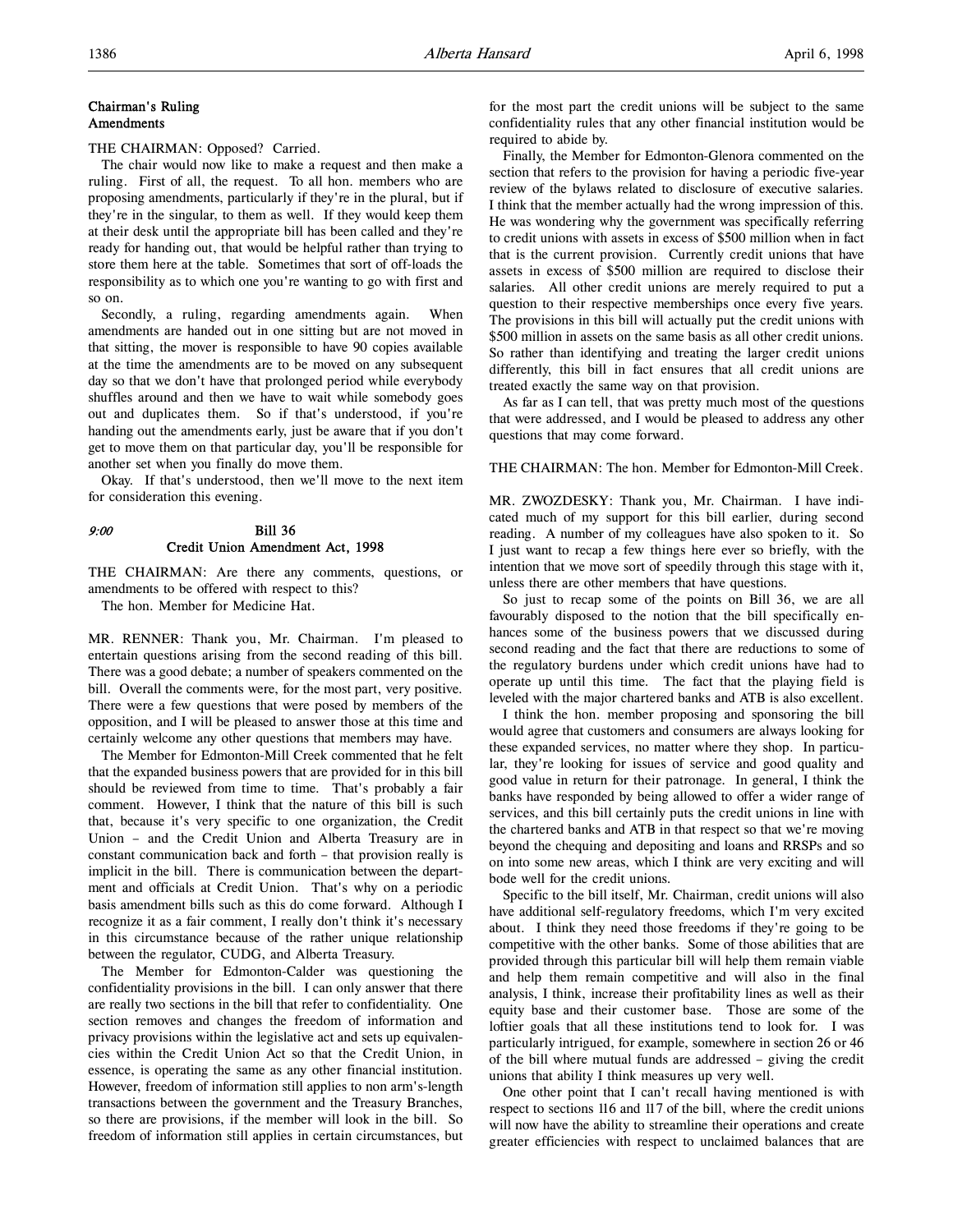under \$100. I've discussed this with a number of financiers involved in this operation and find that that's just more of a housekeeping thing at this stage, because it becomes expensive for credit unions to maintain contact, as they must, with all of their members. Since the members are given the opportunity to vote at annual meetings, they must be informed of those meetings. There's follow-up; there are brochures that have to be printed, and so on. So that helps tie that up quite a lot.

There was another section that I neglected to mention, and I just wanted to quickly review that. That's with respect to sections 127 and 128, which specify some information with regard to from whom credit unions can or cannot borrow moneys. I note here that Bill 36 would now allow the credit unions to borrow from other than Credit Union Central under certain specifications. I'm just going to ask a simple question on that, because I didn't see within the bill itself what some of those conditions might specifically be, although there is reference to notifying the minister and CUDG when the borrowings exceed 15 percent of assets. I notice that that notification has been deleted, and I assume that something in regulation may address what the new criteria, if you will, would be. I appreciate that CUDG does monitor these transactions under the current scenario with regular reports respecting borrowing and the asset to liability match, but that would be a point that I'd like addressed.

In fact, in general, Mr. Chairman, I'm going to be very interested to see what the accompanying regulations are. I understand they are being worked out. I look forward to that because I'm interested to know a little more about the business powers: how they will be clarified in the regulations in terms of the adherences that are going to be required and how those adherences specifically function to the credit union's advantage, if you will, by leveling that playing field on as even a par as possible with Treasury Branches and the chartered banks.

## 9:10

I also want to flag a concern which was, I think, initially raised by my colleague from Edmonton-Calder. He may wish to augment my comments when he rises to speak briefly to this as well, hon. member. That refers to the smaller, private operators who are currently handling registry services. I'm given to understand that there was an undertaking, or at least an understanding, at the time that registries were privatized, that government had made comments to the effect that the financial institutions would not be entering the area of registry services. That, of course, propelled a number of smaller operators to establish businesses, to go through the normal overhead that one would in setting up a business and entering into long-term leases with space and so on. I guess I'm flagging that concern, hon. member, to see if in fact there was some record of that type of undertaking. If so, how was that addressed?

The example I would just leave you with is with respect to the privatization of liquor stores. I'm sure we will all remember when that discussion was going on in '93 and '94 and the lobby that was being put forward by some of the very large food store chains who wanted to set up liquor capacities within their shopping centres. I believe the government at the time responded by saying: no, we're going to put a moratorium on that at least for the time being so that the small operators can get their foothold into that business at the local corner store. I think that policy was stuck to. But now I understand there are some discussions going on as a result of some pressures from some of those larger chains to perhaps review when and if those larger chains would be able to provide liquor for sale at their establishments. There were other provisoes, hon. member, with respect to self-standing stores and so on next to the food stores. The scenario was a little bit the same in terms of private registries, and I'm wondering what happened with respect to that point.

My own personal opinion on that matter is that as long as there are equal rules that everyone follows – that, I believe, is what is at the heart of free enterprise. Government sets the climate, sets the general broad parameters, and then no one is advantaged or disadvantaged because everybody is adhering basically to the same set of rules and guidelines. Nonetheless, some of these smaller operators may feel threatened by a larger entity such as credit unions moving into the registries field. So on their behalf I flag that concern.

Once again, from my own personal standpoint, Mr. Chairman, I think that these are all part of the risks and opportunities that accompany a free market, a free enterprise-driven system such as we have. Still, someone has to be the overseer to concerns like this and address them perhaps at the time of application review so that free market forces do in fact become the ultimate determinants of these outcomes rather than government itself.

I also would like to know, once again, when and how the bill will formally be reviewed. I appreciate what the hon. sponsor mentioned just a few minutes ago with respect to the ongoing liaison that takes place. I believe there is in other legislation a specified time period within which circumstances such as those addressed in this bill are reviewed on a fairly timely basis. The reason for it is really to sort of measure the effectiveness of the intentions and the effectiveness of the outcomes without having to penalize anyone in the process. I would suggest that it's simply a matter of prudent review. In fact, I would propose it from the other standpoint, hon. member, and that is, to put it simply: did the bill accomplish all we hoped it would, and is there a need for additional changes and what I would call improvements to be made somewhere at a later date?

I'll conclude with just a few final comments and observations of concerns that I have here in just a couple of minutes. It's to do with the issue of raising capital through shares. Now, I know we spoke about this briefly during the technical briefing, Mr. Chairman, but I think it's critical that the credit unions at some point become unrestricted in their ability to raise additional capital if required and if so desired, because that's really the key to their continuing capacity as credit unions. As they grow to serve the needs of their communities, they will need additional abilities perhaps to issue additional classes of shares, and share capital would be raised in the process of course. So the question is: does the hon. member see an opportunity at some point to allow credit unions this additional ability to issue further classes of shares with the intention being that the credit unions would then be given greater access to more capital and be allowed to expand and enhance their circumstances that lead to greater profitability?

The other issue is with respect to the possibility of credit unions issuing what we could call investment shares to members or to RRSP and RRIF members. Investment shares, which would of course require a disclosure statement, could and would give credit unions yet another avenue to raise new capital, and I believe that new capital is something that we're all interested in having.

The other example comes from the caisse populaire model in Quebec, where there was consideration given to permitting a deduction from an individual's taxable income for investment in credit union shares. I don't know if that particular point was addressed, and I'm not even sure that the credit unions here in Alberta have asked that question of the hon. member. But if it's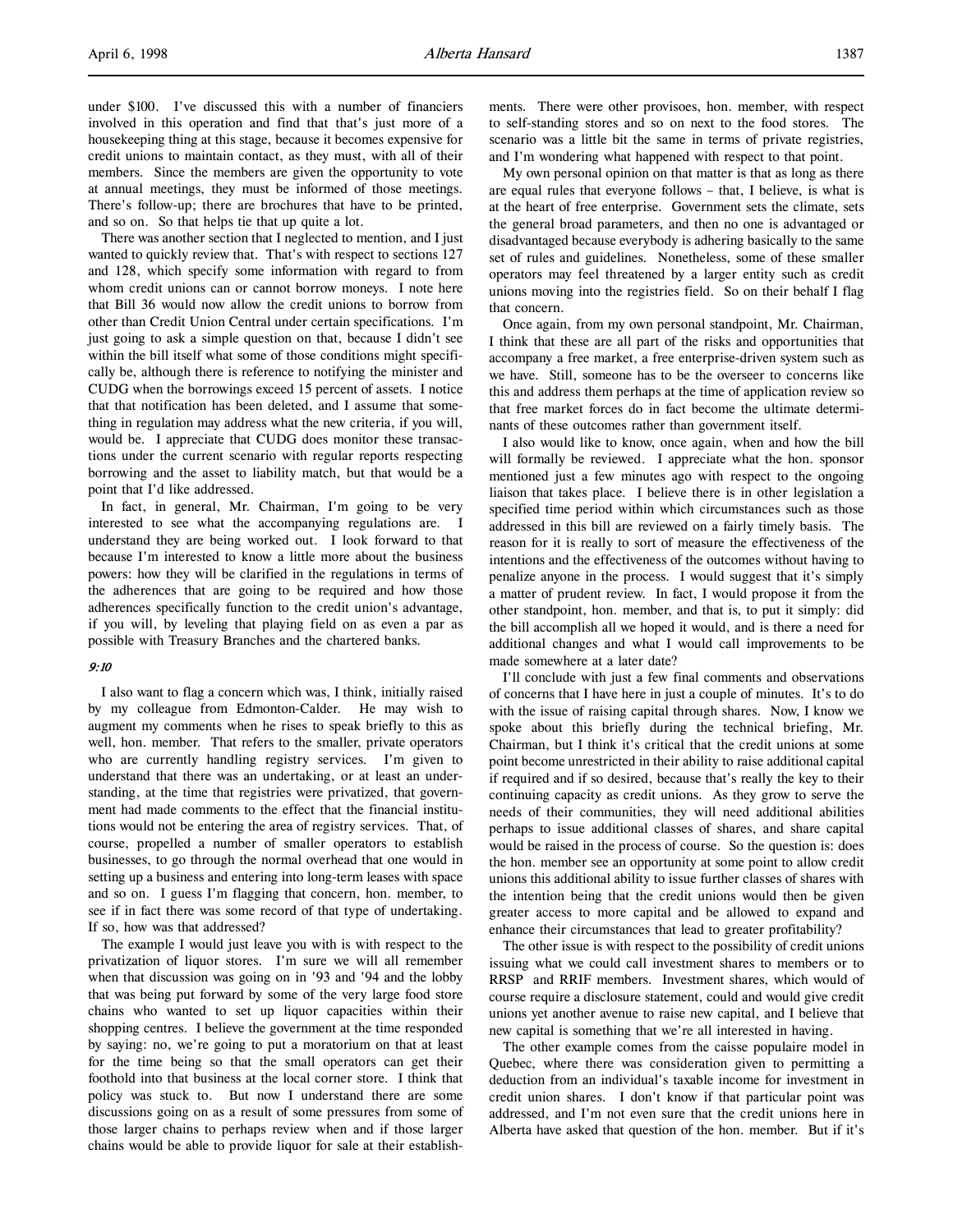possible, hon. member, for you to look into whether or not it's within the government's ability through an amendment to this bill at some stage to investigate the possibility of allowing that kind of taxable income deduction for investments in credit union shares, I'd be interested to know, and I'm sure they might be as well.

## [Mr. Herard in the chair]

The final couple of points have to do with the ability of credit unions and the restrictions, I guess, that accompany that ability for them to act as trustees. At the moment they do not have that ability, hon. member. What they do have, as you obviously know, is the ability to own a trust company subsidiary. But should they go that route, then they would incur incredible expense in setting up the subsidiaries, and that may not prove to be the most efficient route to go. Chartered banks appear to have the ability to provide trust services, and they feature it as an integral part of their banking system. So the question is: will you give consideration, again at some point? I don't expect it to be done tonight, on the spot, unless you have an answer to it. Would you be amenable to reviewing the appropriate section that deals with trustee powers with a view to seeing if the credit unions could be given the same abilities in terms of acting as a trustee as the chartered banks have? I think that credit unions would do a good job, quite frankly, in that area and be able to provide additional business services that would likely be a very welcomed service.

## 9:20

I haven't specifically addressed that point personally with the credit union individuals, but perhaps the hon. member has, and he could comment on it. This expansion to include trust powers would be a good service for them to offer, and by offering it without the requirement for separate regulations over the subsidiaries – I think credit unions could expand their trustee powers to include retirement plans and RRIFs and also to administer trusts for prearranged funeral act funds as well as for employment pensions.

So with those few comments and questions I will take my leave and look forward to some answers either tonight or at some later stage, hon. member. If there is another hon. colleague who wishes a couple of quick minutes on this bill at this stage, then I would welcome those comments as well. Otherwise, we'll be in support of the bill.

Thank you.

THE ACTING CHAIRMAN: The hon. Member for Edmonton-Calder.

MR. WHITE: Thank you, Mr. Chairman. I rise to further the points that may have been missed by the Member for Medicine Hat. This deals with the credit unions being invited, as it were, to become registry agents. This is a concern in a memo from an acquaintance in our city here that in fact is a registry agent. His biggest concern is that registry agents are very, very small businesses and, by and large, require another business of a complementary nature in order to maintain a practice at all, whether it be an insurance business or a business that retrieves articles that have not been fully paid for – I can't recall the name of the business right now – bonding agents and things of that nature.

In any event, these businesses were led to believe upon the privatization of the registry business that small business would be the norm. Well, I know that you wouldn't think nor do most people think that the credit unions are in fact big business, but to these people in fact they are a big business. There is currently a restriction in the business, which is governed by the Municipal Affairs department, that restricts each individual agency to having only two registry offices. This person's concern is primarily that if in fact the registry business becomes a credit union business, then the credit unions can use the registry as a loss leader, as it were, and put these other people totally and completely out of business without any difficulty whatever.

You recognize that there is painfully little - I think it's about \$4 or something like that for a standard application for a driver's licence, and I think it's about \$7 or \$8 or something for an application for a full driver's licence, not just a renewal but a full examination and all the rest of it. Registering automobiles is another \$4. I mean, this is pretty small potatoes, what these people can make, and it does attract some business to them.

Now, their concern is not only that the credit unions could be in this business and therefore put them out, but also there's a number of things that they were just recently informed of as to the freedom of information and privacy act that they are not to as registry agents pass on to banks, which they have access to with the Alberta on-line business. Well, that gives them some cause for concern.

I have here with me – and I probably should have had some notes made for the hon. member opposite. These are questions and answers when the privatization took place. These were with the interested parties that sat around the table with the government mandarins and decided how things would work out. Here's a question and answer. The question is from those that are sitting at the table, and the answer is obviously the financial officers from the department. "Will these types of companies be able to apply for a licence as we can?" Answer:

Financial institutions are not going to be allowed to apply. Some applicants may be real estate firms and some insurance firms will be allowed to apply. As with any other applicant here, the successful proponent would have to provide the whole range of services, not just one service.

Well, that would indicate that financial organizations would not be. I mean, it's clear and direct.

Now, I would think that somebody in the registry business would say: well, wait a minute, that was then, and this is now, but certainly you're not going to open this business up to allow that kind of competition. If that in fact is the case, they would like to know that as soon as possible so as to make arrangements to either sell the business or get out of it entirely in other manners.

I suppose the last area of concern revolves around this person's contention that what may have occurred here is that in fact there are two registries currently in place that in fact are credit unions. They're with the Yellowhead Credit Union. They're west of here, in Wabamun and Entwistle, both of which never did have Treasury Branches or never did have any government outlets in order to have the registry work done. What had happened at the point that registries were – these were sort of grandfathered, although there isn't any legislative authority or anything anywhere that says that in fact they can exist. They just simply do. It is this person's contention that currently these particular firms are nonconforming in the general rules as they're set out. This piece of legislation that is before us today appears to rectify that situation, yes, but it is a very small situation in the province and causes a much bigger opening for these financial institutions, potentially to the major detriment of the registry businesses.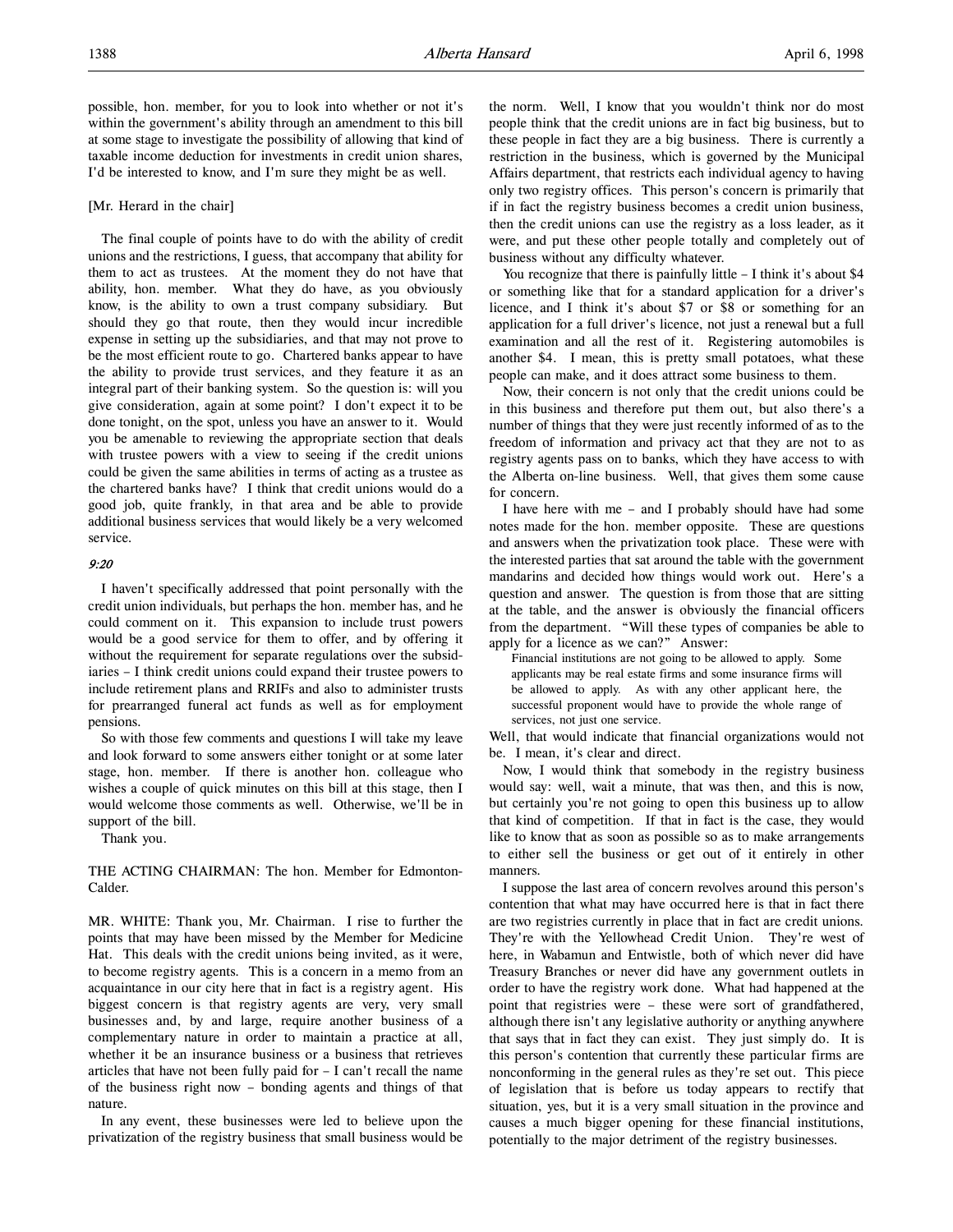I leave that with the member opposite. I thought I'd made that kind of clear the last time I was able to speak to this bill, at second reading, and was kind of hoping for reassurance at this point. I gather that's not going to be the case, and I'm left with a bit of a quandary about what to do with this concern. I was given to understand that we'd have these questions answered, and I don't have the time, unless the member opposite will allow me to have time, to put in an amendment that would be in fact to delete section  $26(1)$  of the current act, I think. Yes, it must be the current act. No, no. That's the purpose of it. I'd have to find the location. Perhaps the member opposite could enlighten me as to his knowledge of this particular area in the bill, and I could then go back to this fellow and say: look; your concerns are unfounded. He's in the business of protecting his own business of course because he's put a lot of time into it.

So with that, Mr. Chairman, I will take my seat and allow the member opposite to rise. Thank you.

#### 9:30

THE ACTING CHAIRMAN: The hon. Member for Medicine Hat.

MR. RENNER: Thank you, Mr. Chairman. First of all, let me apologize to the Member for Edmonton-Calder. I did have those concerns written down in my comments. I neglected to address those. So I certainly am more than prepared to deal with those questions at this time.

The member is quite right. There are at the present time two credit unions that are offering registry services, and the scenario is as was described by the member. At the time that the registries were privatized, there were no proposals from anyone else in those two areas, so it was more or less a situation where the credit union was the only business in that community that was the least amount interested in it. That is very true that there are now two credit unions that are operating registry offices, and there is no provision within the legislation for them to do so. So this amendment is necessary for those two.

But at the same time, everyone needs to be very clear on the point that this legislation will not see every credit union in the province overnight offering registry services. The legislation only allows credit unions to be added to the list of eligible businesses that may apply for a registry licence when one becomes available.

There are a number of criteria that apply to registry offices. They have to do with the demand in any particular area. There are restrictions on locations of registry offices. So even if a registry office should open up, at that point a credit union may still not be eligible because they don't have a branch in an appropriate location or because there simply is not sufficient demand. So I think we have to be very, very clear here that what this legislation does is allow the two existing credit unions to continue to operate their registry offices, and it will allow in the future other credit unions to apply for a registry licence or a registry location but under very restricted circumstances: only when one becomes available and then only if they meet all the rest of the requirements of any other business that might be applying.

Registry offices operate currently under really a mixture. There are some that are freestanding registry offices that do nothing other than registries, and then there are some that are attached to other businesses. Some of them that are attached to other businesses are quite significant in the size of the other business. I would suspect that there are some registry offices located right now within a business that would be relatively equal in size to the average credit union branch from an employee's point of view, an

asset point of view. So I really don't think this is creating an insurmountable problem, and in fact there have been discussions with the registries people and they are aware of this change and I'm led to believe they are in concurrence with it.

The other point that the Member for Edmonton-Calder discussed last time – and I also have that written down here – was again in the area of confidentiality. He was wondering whether there would be provisions in place to ensure that the credit union that had registries operations was not in an unfair advantage with respect to confidentiality. There are very specific rules regarding confidentiality of registries, and those rules would apply. I don't think a credit union would be any more able to take advantage of the registries information that they have than an insurance agent would, for example. There are a number of registry offices right now that are located with insurance agencies, so I really don't see that as being a problem. Obviously, it's up to registries to ensure that their information is confidential and is kept in a confidential manner.

Let me deal very briefly with the questions that were raised by the Member for Edmonton-Mill Woods. He was discussing sections 127 and 128. Sections 127 and 128 are the sections in the bill that allow credit unions to borrow from other than Central. There are really two changes here. One is deleting the reference in section 127 requiring credit unions to borrow from Central. By leaving it out, it then opens up the availability for them. Section 128, which the member referred to, talks about the aggregate of the credit union's net borrowings and the requirement for CUDGC to monitor. The deletion of section 128 is really consequential to the addition of liquidity requirements in section 105 in the bill. If the member will refer to section 105 – it's on page 10 of the bill – it allows Central to establish the liquidity requirements. So it's already covered in another section in the bill, and the member should be aware of that.

The other discussion that Edmonton-Mill Woods had was with respect to trust services. I think it should be pointed out that although chartered banks appear to operate as offering the trust services within one institution, from a legal technicality requirement they, too, have incorporated separate subsidiaries, separate companies to operate the trust divisions. So when you see something like TD Bank and TD Trust, they are legally operated as separate entities, although from a marketing perspective they combine them and work them together, and credit unions would be able to do the same thing.

The reason why the other business opportunities that are referred to in this bill are required to be under subsidiary companies is really to protect the investors in the credit union, to put a little bit of a fence around those subsidiary operations in case they're not as successful as one might have expected, and it doesn't put at risk the rest of the capital of the credit union when they're separately incorporated.

So with that, Mr. Chairman, I believe I've dealt with most of the questions. If any other questions come up, I'll be reviewing the Hansard and I'll certainly respond in writing to any of the questions that have not already been answered.

I would at this point call the question on this bill.

[The clauses of Bill 36 agreed to]

[Title and preamble agreed to]

THE ACTING CHAIRMAN: Shall the bill be reported? Are you agreed?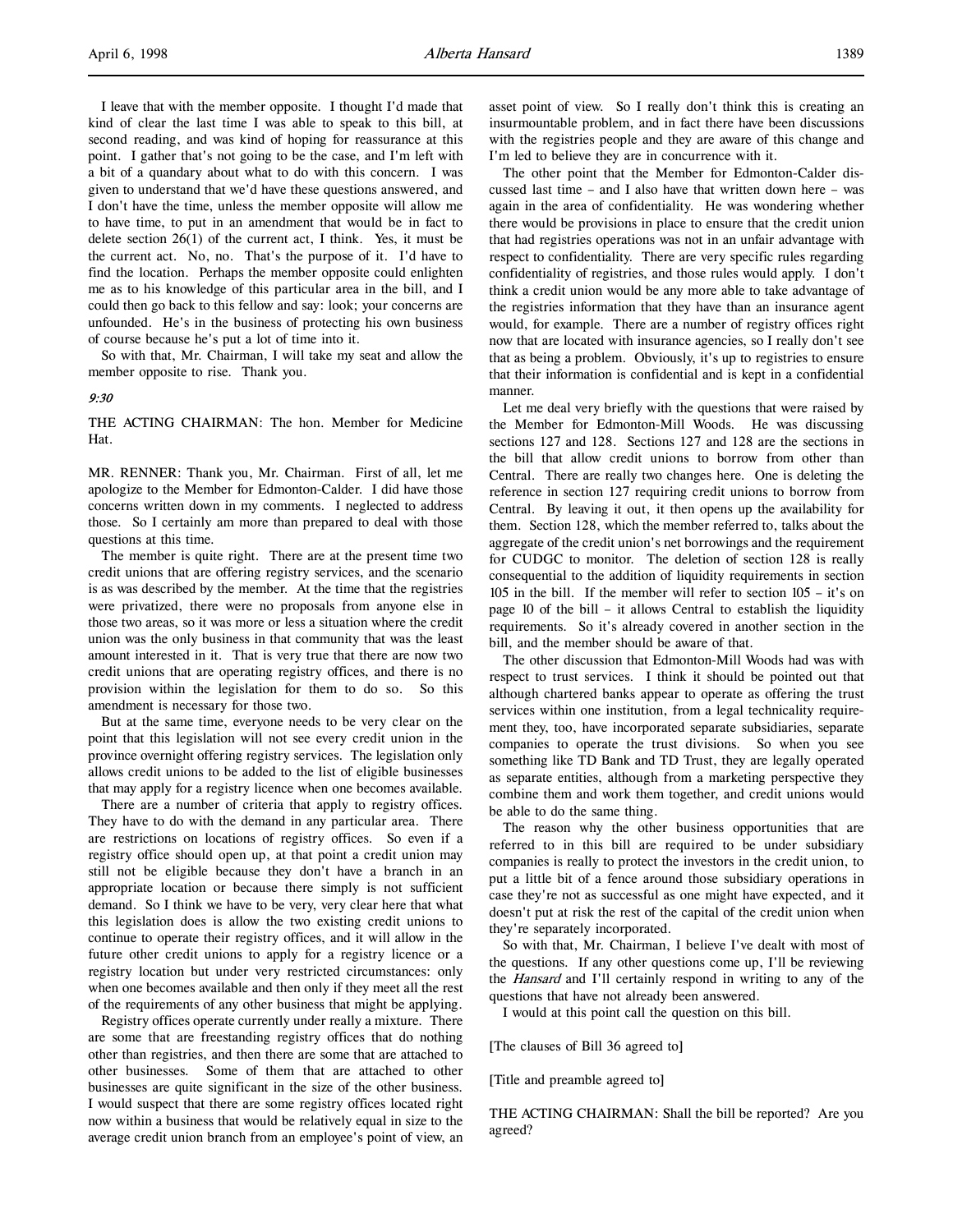HON. MEMBERS: Agreed.

THE ACTING CHAIRMAN: Opposed? Carried.

# Bill 24 Medical Profession Amendment Act, 1998

MR. JONSON: Mr. Chairman, I would like to speak again to Bill 24 in committee, two preliminary points. First of all, as members of the Assembly will recall, we did provide a report to all members of the Assembly in terms of issues and questions raised during the course of the second reading debate.

The second general comment I would like to make, Mr. Chairman, is that we acknowledge, I think on both sides of the House, that there is some concern by people, probably within the medical profession. I suppose there always are those who are dissenters when you're bringing in what amounts to a review or an evaluation policy. But overall I think this is a very progressive step on the part of the medical profession, one, as I said earlier in debate, that deals with I think something that should be the mark of all professions, and that is the having of an internal evaluation assessment procedure. That is one of the major thrusts of Bill 24.

#### 9:40

Acknowledging that there is an overall concern about the application of the PAR program, Mr. Chairman, I've requested that an amendment be made to section 5. I would like to speak to the different parts of the amendment. First of all – and I would give full credit to the Member for Calgary-Buffalo for bringing this concept forward – it might be interpreted or be an area of concern or perhaps, if I could use a stronger term, of suspicion in section 33.3(1) that the use of the phrase "at least," when the reference is being made to an assessment every five years, might be open to the interpretation that perhaps the assessments might be done more frequently than that without sufficient reason. I said that I would give credit to the Member for Calgary-Buffalo for bringing this forward. We would propose, though, in this amendment that we strike out the phrase "at least" so that the proposed section would basically read that an assessment would be done every five years.

The second part to the amendment, (b), is one which comes forward because of concerns from both sides of the House, both from the opposition and from government members, that again, because there is some concern about the possible misuse of the application of this program, there should be a review undertaken of the program. Therefore, under part (b) it is put forward that

(1) Within 3 years after the coming into force of this section, the council [of the college] must conduct a review of the program established by the Performance Committee under this Part. (2) The council must, in a form and manner that the council

considers appropriate, consult with the public as part of the review.

(3) After the review, the council must make a report of its findings and forward the report to the Minister.

(4) The Minister must make the report available to the public in a form and manner satisfactory to the Minister.

## [Mr. Tannas in the chair]

The whole purpose here, Mr. Chairman, is not that the minister wants to take on additional responsibilities; the overall purpose and goal here is to ensure that there would be a review of the program. I think that if it is going successfully, as I fully expect,

that particular review would be of credit and importance and note to the population of the province. If by some possibility there are reasons for change, reasons for improvement, it would be brought out in the course of that review.

So, Mr. Chairman, I move these amendments, recommend them to the Assembly. As I said, they have been arrived at through collaborative work, and I give credit to the other side of the House in this regard.

THE CHAIRMAN: These amendments will be known as amendment A2.

Hon. Member for Calgary-Buffalo, did I see you rise?

MR. DICKSON: Mr. Chairman, thanks very much. I was just going to make the observation that, firstly, I appreciate the courtesy of the Minister of Health, who has in fact delayed further committee stage deliberation of the bill to be able to allow further assessment of the amendments. I appreciate that and say that I appreciate the very genuine effort he's taken to try and address the concerns of those people who are afraid that this initiative by the College of Physicians and Surgeons might in some fashion be misused.

Now, I just flag one thing. As the minister has been getting through his legislative process, there have been some further discussions that I've had with the college. Also, I had undertaken to a group that was concerned with the need for a three-year review that I would put an amendment forward. So I expect that government members will likely be disposed to support these amendments. I don't want people to be surprised if I put another amendment forward subsequently, because I had committed to do that. I think we're trying to ensure, in the one case, that the review of physicians is not abused, the notion that it ought not to occur more than every five years. As I've explained to the minister, I did receive some advice from the college that they would prefer to have a bit of an escape hatch. So I'm just raising that, because when we finish dealing with these amendments, I have two other amendments.

Well, I see I've created some difficulty for Parliamentary Counsel, but I simply wanted to be up front and be clear that I appreciate what the minister has done here. Also, there's an obligation I feel I have to address further in other amendments.

With that, I'll take my seat and look forward to the vote on the minister's amendments. Thank you.

THE CHAIRMAN: The hon. Member for Edmonton-Centre on amendment A2.

MS BLAKEMAN: Yes. Thank you. I'm very pleased to be able to stand and speak in support of these amendments, both things that I was looking for. I think it does solve a lot of the suspicion that was being put forward, certainly from the groups and the physicians who were communicating with me, over the concern that the provisions or the time that was allowed could be abused in frequently putting a physician or particularly a practitioner of alternative medicine through these reviews on a regular basis. So I'm very pleased to see the first part of that amendment.

The second part. I think it's important any time we're bringing forward new legislation – and this is relatively new legislation – or a new idea in legislation that there be a review process that's built into it so that we can have an evaluation process, a review process, and some thought about whether the legislation we've indeed passed is working for us. If it isn't, then I think some-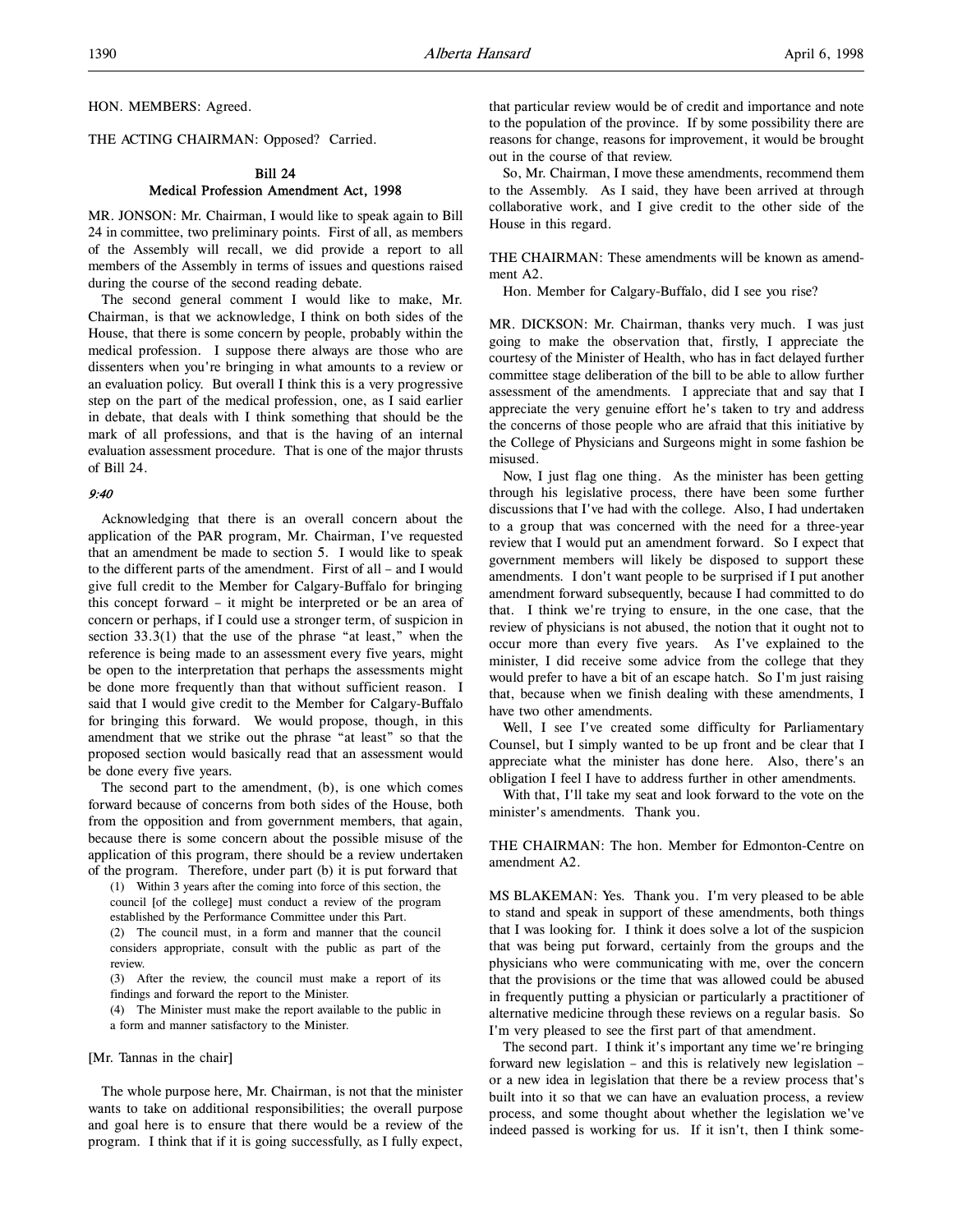I must say I'm pleased to see both of these amendments. I was very pleased to see the collaborative effort between the Minister of Health and the Member for Calgary-Buffalo. I think we're going to get better legislation as a result of this. I am looking forward to the additional amendments that are coming forward.

Perhaps I missed the discussion on this, but I notice that at the end of the amendment it's talking about the minister making "the report available to the public in a form and manner satisfactory to the Minister." I'm wondering why that wasn't done simply in the manner of having it tabled in the Legislature, which is one way of making it public. Perhaps the minister could enlighten me as to what he was envisioning as being a form and manner satisfactory to the minister. I'm perhaps not as cognizant of what this sort of wording would lead us to. I'm wondering what it means and why it wasn't just tabled in the Legislature or published and distributed through the college and the AMA and other public outlets. So perhaps he could answer that question for me.

I also note that there is consultation with the public as part of the three-year review, and again congratulations. I know that probably won't be easy as the minister tries to work in as much consultation with the public in a meaningful way that is acceptable to the public. I mean, truly I think most of us know that to do really good public consultation, you're into a long, time-consuming, expensive process. I believe it's worth it in the end run. I am pleased to see that it is consultation with the public that is a part of this review rather than it just being internal between the physicians and the college and the AMA.

So after those few comments, I'll be pleased to take my seat and perhaps hear the minister respond to my questions.

## 9:50

MR. JONSON: Mr. Chairman, with respect to the part of the amendment which refers to the matter of the report to the minister, there are I think two or three basic reasons. First of all, the minister of the day is responsible for the implementation and monitoring and overall surveillance of the enactment of any legislation. That's a general statement. Secondly, in this whole area that we are dealing with – the matter of confidentiality of any information, any materials that might possibly inadvertently relate back to a particular individual or a matter of medical practice which pertains to a particular individual – the privacy of that has to be protected. Any kind of report has to be operating within the parameters of our legislation in this House. So that is a check or a responsibility that would be there for the minister with respect to any report.

I think overall, if I might say so, Mr. Chairman, sometimes it is important that in this case the minister of the day makes sure that the report is in a form and language which is clear and understandable to the public of this province. That's not in any way putting down the public of this province, because anything we do should be clear and understandable. So those are a couple of the reasons for that particular proviso.

#### [Motion on amendment A2 carried]

THE CHAIRMAN: The hon. Member for Calgary-Buffalo.

MR. DICKSON: Thanks very much, Mr. Chairman. As I'd suggested before, in my consultation with the groups concerned about it, I'd undertaken to put forward one additional amendment. It's been distributed to members. I've discussed this with the minister, and he was, as usual, very forthright in saying that he had some difficulty with it. He's already put forward his response, which was a three-year review by the council of the college.

There are, however, some alternative medicine practitioners who may subscribe to the view of Max Planck, the physicist, who said in 1936: a new scientific truth does not triumph by convincing its opponents and making them see the light but rather because its opponents eventually die out and a new generation grows up that is familiar with it. Now, I know that no one would suggest that the treatment of alternative medicine requires those who don't fully appreciate the virtues of same to wait for another generation, but I am sort of mindful of that when I see the kind of suspicion and concern, apprehension that exists on the part of alternative medicine people. So for that reason there will be a concern. Some people will have a concern that the College of Physicians and Surgeons lacks the kind of objectivity they would like to see.

It's for that reason I'm putting forward the amendment and moving the amendment, Mr. Chairman. This is the one that deals with "within 3 years" there would be "a special committee established by the Legislative Assembly" that would do a comprehensive review of the act and "submit to the Legislative Assembly, within one year after beginning the review, a report that includes any amendments recommended by the committee." Now, members may feel that the minister's amendment, moved and just passed a few minutes ago, may cover the bases, but I want to make the point that there are some concerned Albertans, concerned with respect to this bill, who don't think that a review by the college council would be sufficient. That's the reason I'm putting this amendment forward.

So those are the points, the comments I wanted to make with respect to that, Mr. Chairman. Thank you.

THE CHAIRMAN: Okay. The amendment that deals with section 10 as proposed by the hon. Member for Calgary-Buffalo will be called amendment A3. Any further comments on amendment A3?

## [Motion on amendment A3 lost]

MR. DICKSON: Gee, we heard more life from the government caucus than I thought possible at 10 p.m., Mr. Chairman. They're still in good voice.

The next amendment – and I take it this would be  $A4 - that I'm$ moving I'll just speak to very briefly. We've talked about, in the initial act, that a review would be done at least once every five years. There was lots of concern with that. The minister has gone to a review which would happen once every five years, but the College of Physicians and Surgeons has indicated to me most recently that they would prefer to have this provision: in those cases where there was just cause to do so, it would be possible a review could be done more than once every five years. To be fair to the minister, I understand that he didn't have sufficient time to consult with his caucus and go through his caucus process with this amendment, but it does reflect my discussion with the College of Physicians and Surgeons, and I felt duty bound to ensure that this was also put on the floor at this stage.

I think it's fairly self-evident, Mr. Chairman. I think that from the college's perspective, while there's certainly no intention to harass or bully or intimidate alternative medicine practitioners, it's been urged to me that there may be some circumstances where there's good reason why somebody should be subjected to a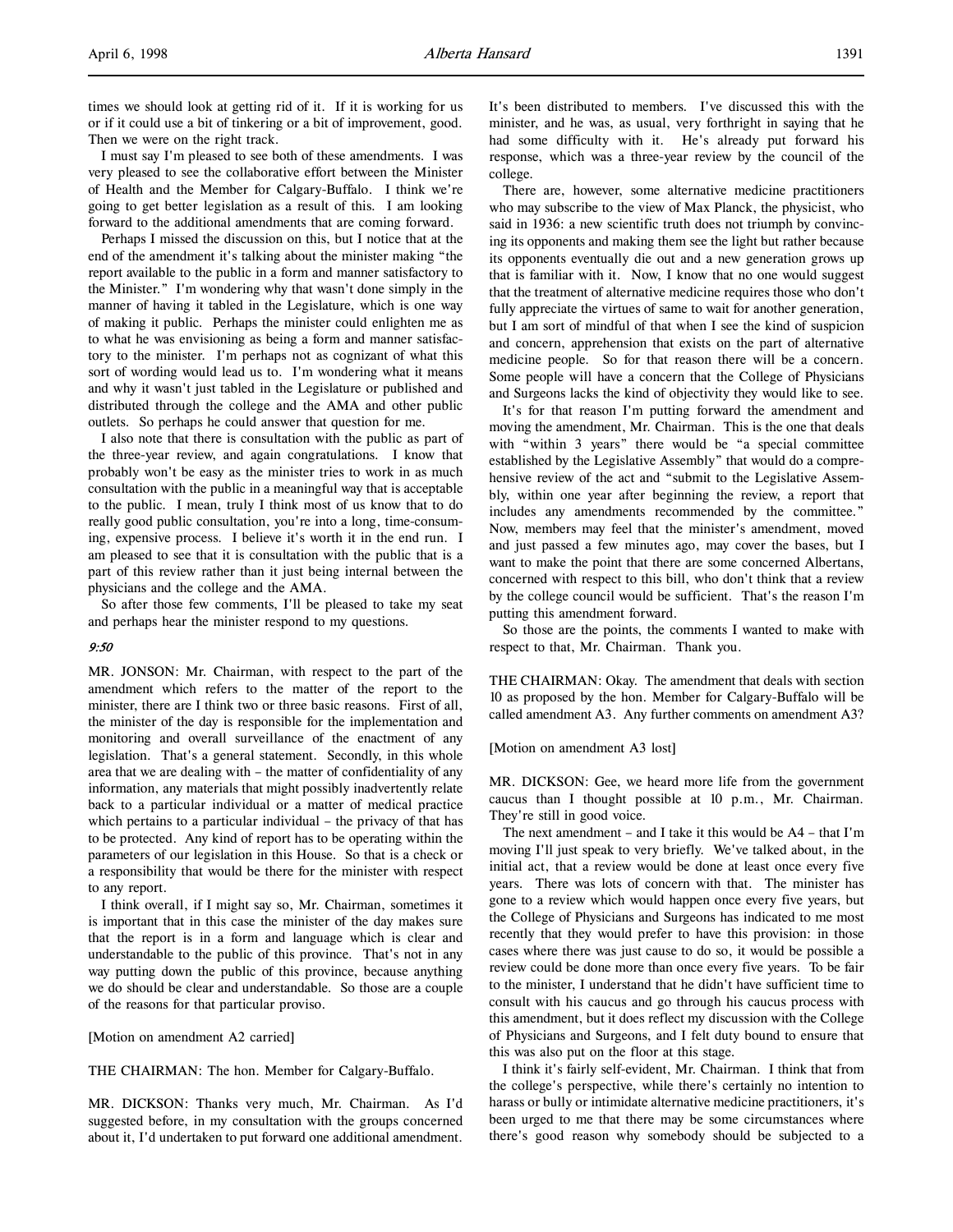review more than once every five years. That's the reason for this amendment.

Members will be happy to hear that this is the last of the amendments I plan on putting forward. Thank you very much, Mr. Chairman.

[Motion on amendment A4 lost]

[The clauses of Bill 24 as amended agreed to]

[Title and preamble agreed to]

THE CHAIRMAN: Shall the bill be reported? Are you agreed?

HON. MEMBERS: Agreed.

THE CHAIRMAN: Opposed? Carried.

# Bill 27

# Electric Utilities Amendment Act, 1998

THE CHAIRMAN: Are there any comments, questions, or amendments to be offered with respect to this bill? The hon. Member for Edmonton-Mill Woods.

DR. MASSEY: Thanks, Mr. Chairman. I appreciate the opportunity to address a few comments to Bill 27, the deregulation of the power industry. There's been a lot said and a lot written about this particular bill in the last few weeks. I'd like to address my comments to some of the questions that have been raised and look at some of the underlying reasons that seem to have brought the government to this particular form of this particular legislation.

# 10:00

There seems to of course be in government circles the very strong belief that the free market will lower costs. I'd like to talk about that a little later, but there is this underlying belief that the free market economy will result in lower electrical costs, power costs for Albertans. That's countered by a belief that the regulated system, the system that we have, is inefficient, that not only is it inefficient because it's regulated and controlled by government and by regulation, but it's also counter to innovation, that when you have a regulated industry, somehow or other that thwarts innovation, and that the kinds of breakthroughs, the kinds of efficiencies that the industry should be working toward are not achieved as long as it's regulated and governed by an elected government.

The other driving force behind it or one of the arguments we hear most often is that other countries are doing this. The examples of Britain, New Zealand, and Norway are brought forward as samples of other countries that have moved towards deregulation, supposedly with benefits to both the consumer and the producer. So we have these notions that seem to underlie the government's move towards deregulation of the power industry.

Sitting behind that is the notion of who will gain from the deregulation, and we've heard from the minister, who is very emphatic and believes that consumers, ordinary Albertans are going to be the ultimate benefactors of this move to deregulate. Certainly we've heard that at some point the power companies – Alberta Power, TransAlta – being freed from regulation will be benefactors of that freedom. The argument is made that change in a regulated atmosphere becomes very slow and that these companies will be able to more effectively respond to the market and be more aggressive when they don't have those kinds of constraints. Certainly international companies – American Electric Power from Ohio already has a presence in the province – have been interested in deregulated markets wherever those markets have appeared, both here and in Europe. So the people who will gain from deregulation seem to be for the large part the large power companies, but certainly the argument I've heard the minister make most frequently is that consumers will be the ultimate benefactors.

How has deregulation actually worked elsewhere in those countries where it's been instituted? In New England the consumer rates fell by 20 percent, so the effect of deregulation there was very, very positive for consumers. In the U.S. the consumer groups who were very favourable to deregulation initially have concluded that really the big users of power are the biggest benefactors, and large users of power end up getting the best rates. So in terms of how it's worked elsewhere, it seems to be their conclusion that the large users of energy are the ultimate **benefactors** 

One of the other concerns in terms of how deregulation has worked elsewhere is that the power companies ultimately are interested in selling power and making a profit, and that works against any interest in terms of conservation. So a concern, in terms of deregulation elsewhere, about the environment, about conservation of energy, and that companies find themselves in conflict of interest, wanting to make sure that their shareholders get the best return on their investment and also feeling some responsibility to the environment.

A concern that the increasing use of gas turbines will actually raise methane emissions, some of the most detrimental omissions that can be introduced into the environment.

In terms of a sketch of how it's worked elsewhere, in some places consumers have benefited, others have raised concerns about the behaviour of the large power companies, and everywhere is the concern that the move to the use of gas might be detrimental to the environment.

What have consumers said about deregulation? Ordinary Albertans haven't had their say. I think that has been the thrust of a coupon campaign by one of the newspapers in Calgary, where they're asking for a delay of the bill for ordinary Albertans to have some input, to have some say in terms of this move to deregulation.

One of the major concerns. The minister has been very forthright in the House and indicated that there is no guarantee that prices will either remain stable or that prices will go down. He has been frank about those comments, indicating that that kind of future gazing is just too risky. There are too many factors that are not within the control of the government or control of the power companies that in the long term would allow them to make any guarantee or to make any promises about future rates and where they might go.

We heard some comments from the Consumers' Association of Canada, but really the major concern is that rank and file Albertans have been somehow or other left out of the loop in the making of such an extremely important decision in their lives and that there has to be a delay and some room made for them to have some input.

Will deregulation improve things? Well, the demand has outstripped supply, so this may be one way of encouraging power companies to make the needed capital investment to assure the future supply that we need. I think the minister has made some comments about the need for that to happen rather quickly in the province. Again, it goes back to the government's basic belief –